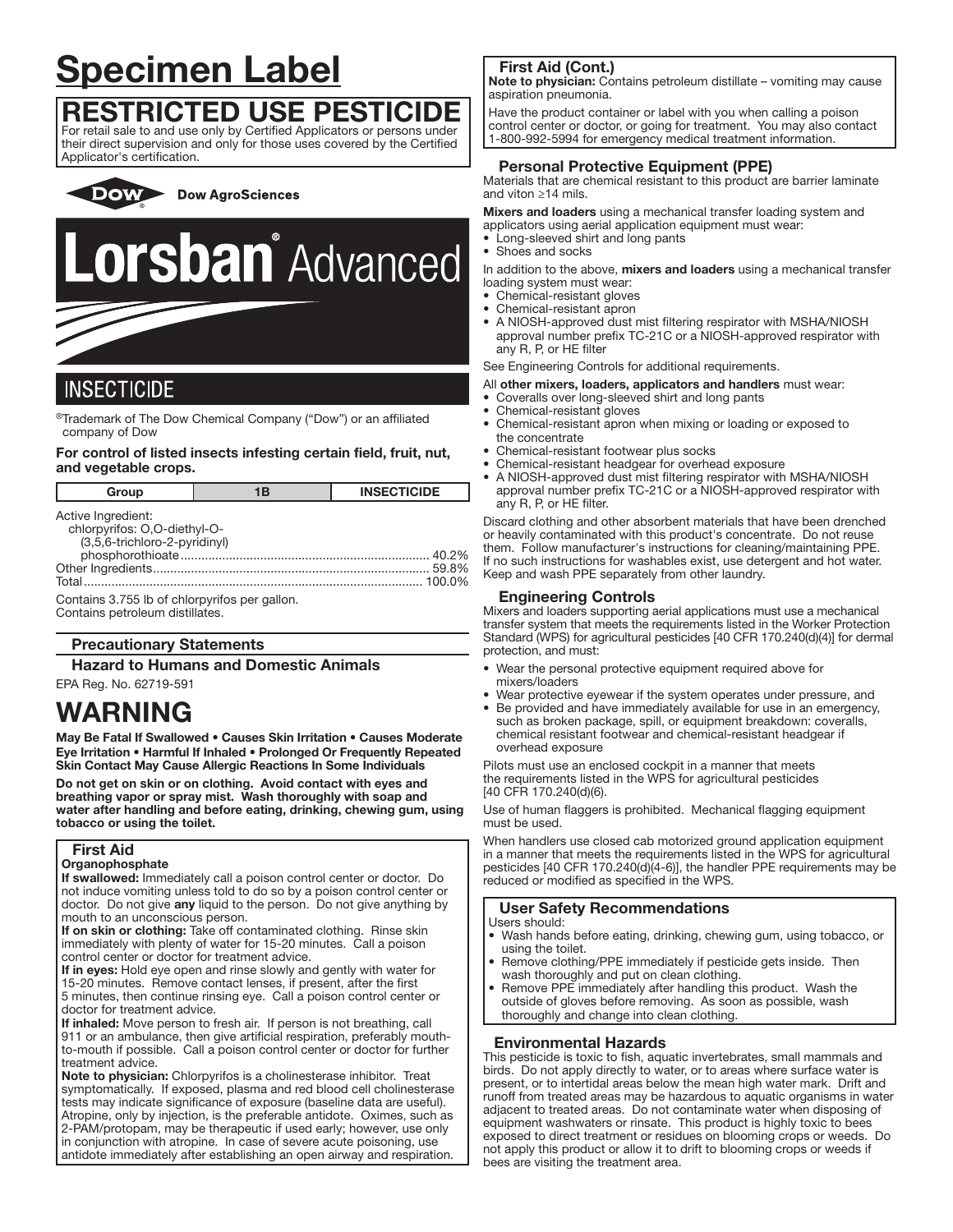# Directions for Use

# Restricted Use Pesticide

It is a violation of Federal law to use this product in a manner inconsistent with its labeling.

Read all Directions for Use carefully before applying.

This product cannot be reformulated or repackaged into other end-use products.

Do not apply this product in a way that will contact workers or other persons, either directly or through drift. Only protected handlers may be in the area during application. For any requirements specific to your state or tribe, consult the agency responsible for pesticide regulation.

# Agricultural Use Requirements

Use this product only in accordance with its labeling and with the Worker Protection Standard, 40 CFR Part 170. This Standard contains requirements for the protection of agricultural workers on farms, forests, nurseries, and greenhouses, and handlers of agricultural pesticides. It contains requirements for training, decontamination, notification, and emergency assistance. It also contains specific instructions and exceptions pertaining to the statements on this label about personal protective equipment (PPE) and restricted-entry interval. The requirements in this box only apply to uses of this product that are covered by the Worker Protection Standard.

Do not enter or allow entry into treated areas during the restricted entry interval (REI). The REI for each crop is listed in the directions for use associated with each crop..

Exception: If the product is soil-injected or soil-incorporated, the Worker Protection Standard, under certain circumstances, allows workers to enter the treated area if there will be no contact with anything that has been treated.

Certified crop advisors or persons entering under their direct supervision under certain circumstances may be exempt from the early reentry requirements pursuant to 40 CFR Part 170.

PPE required for early entry into treated areas that is permitted under the Worker Protection Standard and involves contact with anything that has been treated, such as plants, soil, or water, is:

- Coveralls over short-sleeved shirt and short pants
- Chemical-resistant gloves made out of any waterproof material
- Chemical-resistant footware plus socks
- Chemical-resistant headgear for overhead exposure

Notify workers of the application by warning them orally and by posting warning signs at entrances to treated areas.

# Storage and Disposal

֧֖֚֕֕

Do not contaminate water, food, or feed by storage and disposal. Pesticide Storage: Store in original container in secured dry storage area. Prevent cross-contamination with other pesticides and fertilizers. Pesticide Disposal: Wastes resulting from the use of this product must be disposed of on site or at an approved waste disposal facility.

### Nonrefillable containers 5 gallons or less:

Container Handling: Nonrefillable container. Do not reuse or refill this container.

Triple rinse or pressure rinse container (or equivalent) promptly after emptying. Triple rinse as follows: Empty the remaining contents into application equipment or a mix tank and drain for 10 seconds after the flow begins to drip. Fill the container 1/4 full with water and recap. Shake for 10 seconds. Pour rinsate into application equipment or a mix tank or store rinsate for later use or disposal. Drain for 10 seconds after the flow begins to drip. Repeat this procedure two more times. Pressure rinse as follows: Empty the remaining contents into application equipment or a mix tank and continue to drain for 10 seconds after the flow begins to drip. Hold container upside down over application equipment or mix tank or collect rinsate for later use or disposal. Insert pressure rinsing nozzle in the side of the container, and rinse at about 40 psi for at least 30 seconds. Drain for 10 seconds after the flow begins to drip. Then offer for recycling if available or puncture and dispose of in a sanitary landfill, or by incineration, or by other procedures allowed by state and local authorities.

# Refillable containers 5 gallons or larger:

Container Handling: Refillable container. Refill this container with pesticide only. Do not reuse this container for any other purpose. Cleaning the container before final disposal is the responsibility of the person disposing of the container. Cleaning before refilling is the responsibility of the refiller. To clean the container before final disposal, empty the remaining contents from this container into application equipment or a mix tank. Fill the container about 10% full with water and, if possible, spray all sides while adding water. If practical, agitate

# Storage and Disposal (Cont.)

vigorously or recirculate water with the pump for two minutes. Pour or pump rinsate into application equipment or rinsate collection system. Repeat this rinsing procedure two more times. Then offer for recycling if available, or puncture and dispose of in a sanitary landfill, or by incineration, or by other procedures allowed by state and local authorities.

#### Nonrefillable containers 5 gallons or larger:

Container Handling: Nonrefillable container. Do not reuse or refill this container.

Triple rinse or pressure rinse container (or equivalent) promptly after emptying. Triple rinse as follows: Empty the remaining contents into application equipment or a mix tank. Fill the container 1/4 full with water. Replace and tighten closures. Tip container on its side and roll it back and forth, ensuring at least one complete revolution, for 30 seconds. Stand the container on its end and tip it back and forth several times. Turn the container over onto its other end and tip it back and forth several times. Empty the rinsate into application equipment or a mix tank or store rinsate for later use or disposal. Repeat this procedure two more times. Pressure rinse as follows: Empty the remaining contents into application equipment or a mix tank and continue to drain for 10 seconds after the flow begins to drip. Hold container upside down over application equipment or mix tank or collect rinsate for later use or disposal. Insert pressure rinsing nozzle in the side of the container, and rinse at about 40 psi for at least 30 seconds. Drain for 10 seconds after the flow begins to drip. Then offer for recycling if available, or puncture and dispose of in a sanitary landfill, or by incineration, or by other procedures allowed by state and local authorities.

# Product Information

j

Lorsban® Advanced insecticide is an emulsion in water for use in listed crops. This product resists washoff once it is dry. Target pests and application rates are provided in the accompanying tables.

# Use Precautions and Restrictions

Insect control may be reduced at low spray volumes under high temperature and wind conditions.

Some reduction in insect control may occur under unusually cool conditions.

Flood irrigation: To avoid contamination of irrigation tail waters, do not flood irrigate within 24 hours following a soil surface or foliar application of Lorsban Advanced.

Do not aerially apply this product in Mississippi.

#### Insecticide Resistance Management (IRM)

Lorsban Advanced contains a Group 1B insecticide. Insect/mite biotypes with acquired resistance to Group 1B may eventually dominate the insect/ mite population if Group 1B insecticides are used repeatedly in the same field or in successive years as the primary method of control for targeted species. This may result in partial or total loss of control of those species by Lorsban Advanced or other Group 1B insecticides.

To delay development of insecticide resistance:

- Avoid consecutive use of insecticides with the same mode of action (same insecticide group) on the same insect species.
- Use tank mixtures or premix products containing insecticides with different modes of action (different insecticide groups) provided the products are registered for the intended use.
- Base insecticide use upon comprehensive Integrated Pest Management (IPM) programs.
- Monitor treated insect populations in the field for loss of effectiveness. • Contact your local extension specialist, certified crop advisor, and
- or manufacturer for insecticide resistance management and/or IPM recommendations for the specific site and resistant pest problems.
- For further information or to report suspected resistance, you may contact Dow AgroSciences by calling 800-258-3033.

#### Spray Drift Management

Do not allow spray to drift from the application site and contact people, structures people occupy at any time and the associated property, parks and recreation areas, non-target crops, aquatic and wetland sites, woodlands, pastures, rangelands, or animals.

Avoiding spray drift at the application site is the responsibility of the applicator. The interaction of many equipment and weather-related factors determine the potential for spray drift. The applicator is responsible for considering all of these factors when making the decision to apply this product.

Observe the following precautions when spraying Lorsban Advanced adjacent to permanent bodies of water such as rivers, natural ponds, lakes, streams, reservoirs, marshes, estuaries, and commercial fish ponds.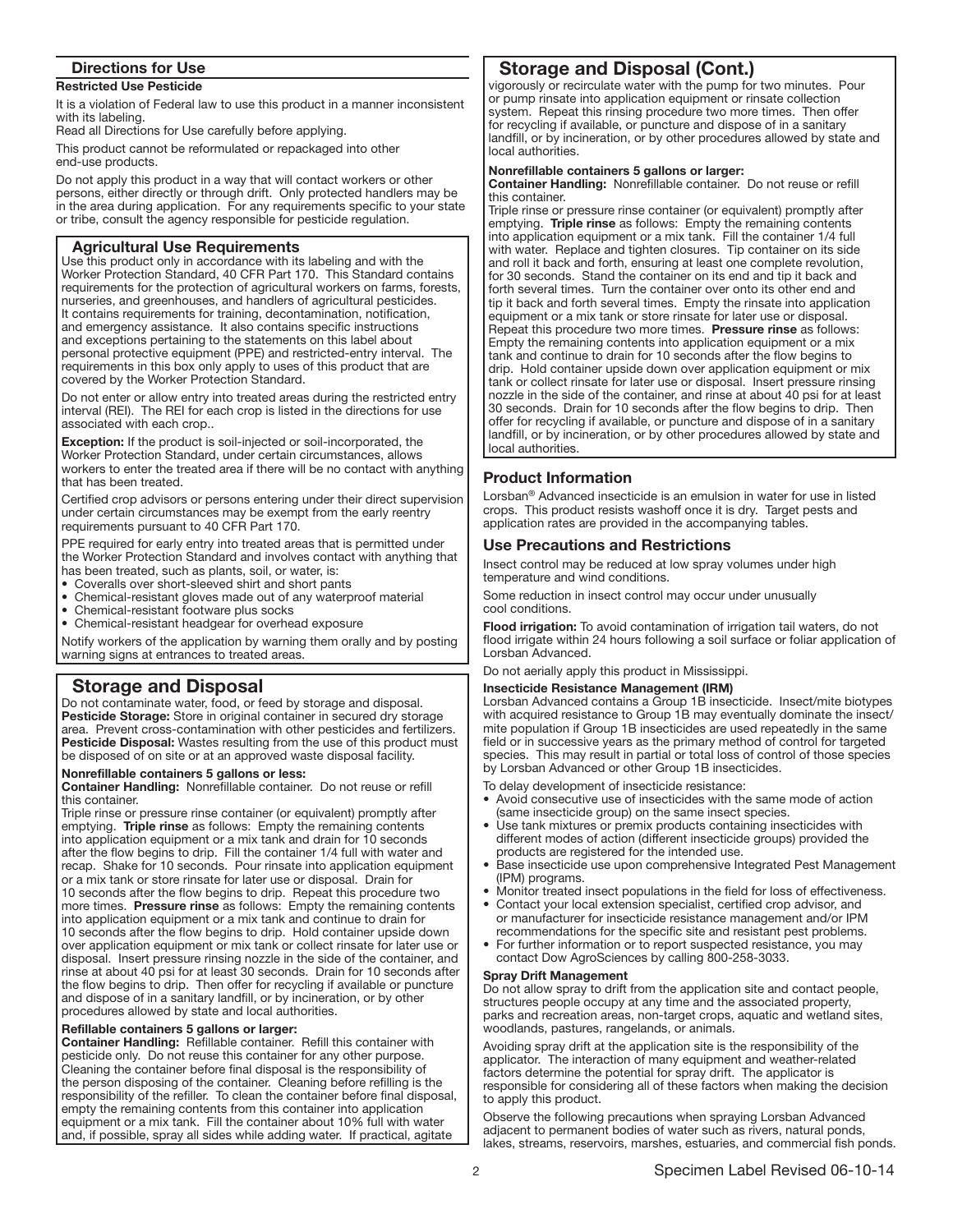The following treatment setbacks or buffer zones must be utilized for applications around the above-listed aquatic areas with the following application equipment:

| <b>Application Method</b>         | <b>Required Setback</b><br>(Buffer Zone) (feet) |
|-----------------------------------|-------------------------------------------------|
| ground boom                       | 25                                              |
| chemigation                       | 25                                              |
| orchard airblast                  | 50                                              |
| aerial (fixed wing or helicopter) | 150                                             |
|                                   |                                                 |

Making applications when wind is blowing away from sensitive areas is the most effective way to reduce the potential for adverse effects.

The buffer distances specified in the below table are the distances in feet that must exist to separate sensitive sites from the targeted application site. Buffers are measured from the edge of the sensitive site to the edge of the application site.

Sensitive sites are areas frequented by non-occupational bystanders (especially children). These include residential lawns, pedestrian sidewalks, outdoor recreational areas such as school grounds, athletic fields, parks and all property associated with buildings occupied by humans for residential or commercial purposes. Sensitive sites include homes, farmworker housing, or other residential buildings, schools, daycare centers, nursing homes, and hospitals. Non-residential agricultural buildings, including barns, livestock facilities, sheds, and outhouses are not included in this prohibition.

| <b>Application Rate</b> | <b>Nozzle</b>            |                  | <b>Required Setback</b><br>(Buffer Zones) (feet) |        |
|-------------------------|--------------------------|------------------|--------------------------------------------------|--------|
| $(Ib\text{ ai/A})$      | <b>Droplet Type</b>      | Aerial           | Airblast                                         | Ground |
| $>0.5 - 1$              | coarse or very<br>coarse | 10               | 10                                               | 10     |
| $>0.5 - 1$              | medium                   | 25               | 10                                               | 10     |
| $>1 - 2$                | coarse or very<br>coarse | 50               | 10                                               | 10     |
| $>1 - 2$                | medium                   | 80               | 10                                               | 10     |
| $>2-3$                  | coarse or very<br>coarse | 80 <sup>1</sup>  | 10                                               | 10     |
| $>2-3$                  | medium                   | 100 <sup>1</sup> | 10                                               | 10     |
| $>3 - 4$                | medium or coarse         | NA <sup>2</sup>  | 25                                               | 10     |
| >4                      | medium or coarse         | <b>NA</b>        | 50                                               | 10     |

<sup>1</sup> Aerial application of greater than 2 lb ai/A is only permitted for Asian Citrus Psylla control, up to 2.3 lb ai/A.

<sup>2</sup>NA is not allowed.

Only pesticide handlers are permitted in the setback area during application of this product. Do not apply this product if anyone other than a mixer, loader, or applicator, is in the setback area. Exception: Vehicles and persons riding bicycles that are passing through the setback area on public or private roadways are permitted.

Follow these spray drift best management practices to avoid off-target drift movement from applications.

#### Aerial Application

- The boom width must not exceed 75% of the wingspan or 90% of the rotor blade.
- Nozzles must always point backward, parallel with the air stream, and never be pointed downward more than 45 degrees.
- Nozzles must produce a medium or coarser droplet size (255 to 340 microns volume median diameter) per ASABE Standard 572.1 under application conditions. Airspeed, pressure, and nozzle angle can all effect droplet size. See manufacturer's catalog or USDA/NAAA Applicator's Guide for spray size quality ratings.
- Do not make applications at a height greater than 10 feet above the top of the target plants unless a greater height is required for aircraft safety. Making applications at the lowest height that is safe reduces exposure of droplets to evaporation and wind.
- Use upwind swath displacement and apply only when wind speed is 3 to 10 mph as measured by an anemometer. Do not apply product when wind speed exceeds 10 mph.
- If application includes a no-spray zone, do not release spray at a height greater than 10 feet above the ground or crop canopy.

Where states have more stringent regulations, they must be observed.

The applicator should be familiar with and take into account the information covered in the Aerial Drift Reduction Advisory.

#### Aerial Drift Reduction Advisory

## This section is advisory in nature and does not supercede the mandatory label requirements.

Information on Droplet Size: The most effective way to reduce drift potential is to apply large droplets. The best drift management strategy is to apply the largest droplets that provide sufficient coverage and control. Applying larger droplets reduces drift potential, but will not prevent adverse effects from drift if applications are made improperly, or under unfavorable environmental conditions (see Wind, Temperature and Humidity, and Temperature Inversions).

#### Controlling Droplet Size:

- Volume Use high flow rate nozzles to apply the highest practical spray volume. Nozzles with higher rated flows produce larger droplets.
- Pressure Do not exceed the nozzle manufacturer's specified pressures. For many nozzle types, lower pressure produces larger droplets. When higher flow rates are needed, use higher flow rate nozzles instead of increasing pressure.
- Number of nozzles Use the minimum number of nozzles that provide uniform coverage.
- Nozzle orientation Orienting nozzles so that the spray is released parallel to the airstream produces larger droplets than other orientations and is the best practice. Significant deflection from horizontal will reduce droplet size and increase drift potential.
- Nozzle type Use a nozzle type that is designed for the intended application. With most nozzle types, narrower spray angles produce larger droplets. Consider using low-drift nozzles. Solid stream nozzles oriented straight back produce the largest droplets and the lowest drift.

Boom Length: For some use patterns, reducing the effective boom length to less than 3/4 of the wingspan or rotor length may further reduce drift without reducing swath width.

Application Height: Do not make applications at a height greater than 10 feet above the top of the target plants unless a greater height is required for aircraft safety. Making applications at the lowest height that is safe reduces exposure of droplets to evaporation and wind.

Swath Adjustment: When applications are made with a crosswind, the swath will be displaced downwind. Therefore, on the up and downwind edges of the field, the applicator should compensate for this displacement by adjusting the path of the aircraft upwind. Increase swath adjustment distance with increasing drift potential (higher wind, smaller drops, etc.).

Wind: Drift potential is lowest between wind speeds of 2 to 10 mph. However, many factors, including droplet size and equipment type, determine drift potential at any given speed. Do not apply below 1.5 mph due to variable wind direction and high inversion potential. Note: Local terrain can influence wind patterns. Every applicator should be familiar with local wind patterns and how they affect spray drift.

Temperature and Humidity: When making applications in low relative humidity, set up equipment to produce larger droplets to compensate for evaporation. Droplet evaporation is most severe when conditions are both hot and dry.

Temperature Inversions: Do not make applications during a temperature inversion because drift potential is high. Temperature inversions restrict vertical air mixing, which causes small suspended droplets to remain in a concentrated cloud. This cloud can move in unpredictable directions due to the light variable winds common during inversions. Temperature inversions are characterized by increasing temperatures with altitude and are common on nights with limited cloud cover and light to no wind. They begin to form as the sun sets and often continue into the morning. Their presence can be indicated by ground fog; however, if fog is not present, inversions can also be identified by the movement of smoke from a ground source or an aircraft smoke generator. Smoke that layers and moves laterally in a concentrated cloud (under low wind conditions) indicates an inversion, while smoke that moves upward and rapidly dissipates indicates good vertical air mixing.

Sensitive Areas: Apply the pesticide only when the potential for drift to adjacent sensitive areas (e.g., residential areas, bodies of water, known habitat for threatened or endangered species, non-target crops) is minimal (e.g., when wind is blowing away from the sensitive areas).

#### Ground Boom Application

The following mandatory spray drift best management practices are required to reduce the likelihood of off-target drift movement from ground applications.

- Choose only nozzles and pressures that produce a medium or coarse droplet size (255 to 400 microns volume median diameter) per ASABE Standard 572.1. See manufacturer's catalog or USDA/NAAA Applicator's Guide for spray size quality ratings.
- Apply with nozzle height no more than 4 feet above the ground or crop canopy.
- Do not apply product when wind speed exceeds 10 mph as measured by an anemometer.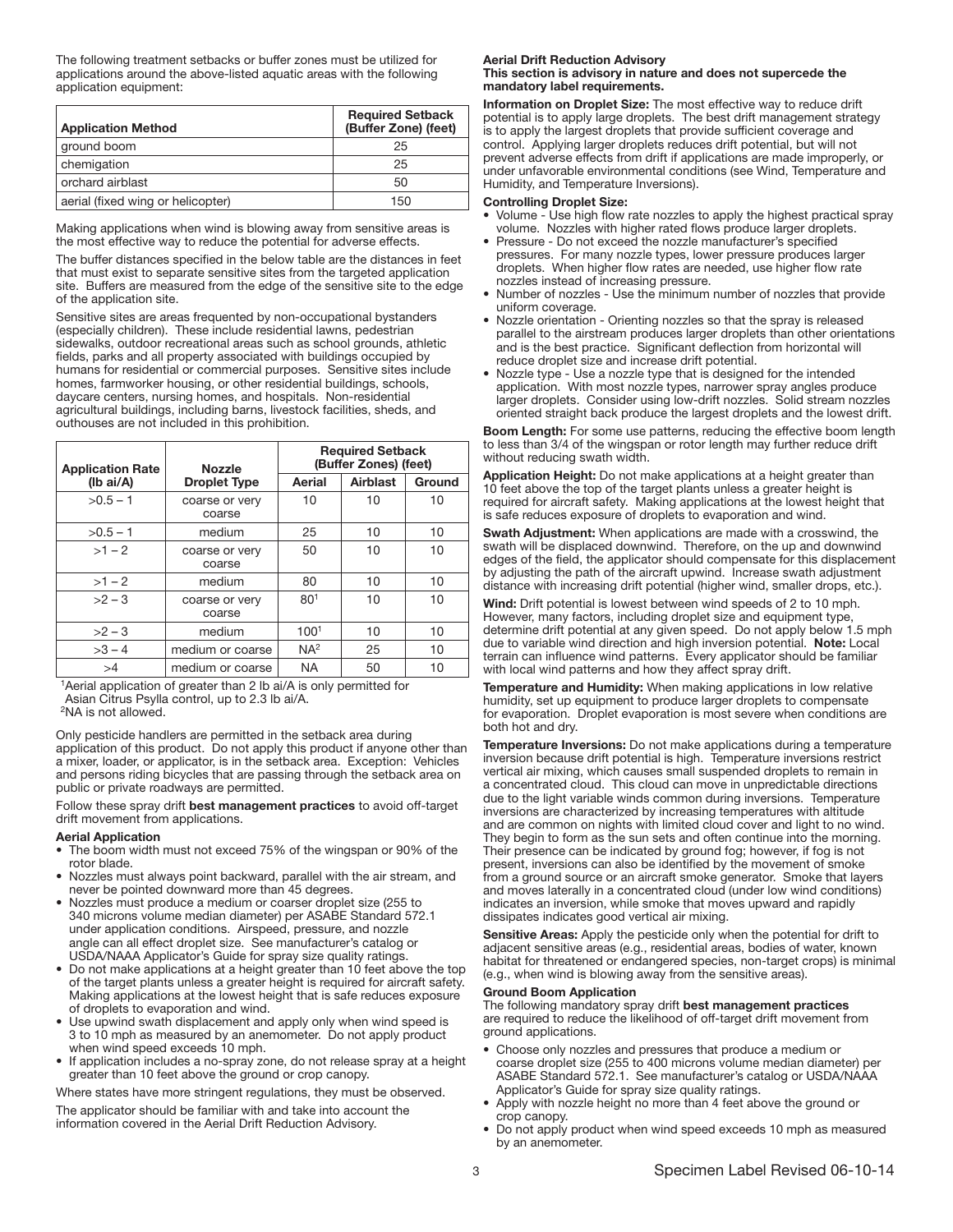#### Orchard Airblast Application

The following mandatory spray drift best management practices are required to reduce the likelihood of off-target drift movement from airblast applications.

- Direct nozzles so spray is not projected above the canopies.
- Apply only when wind speed is 3 to 10 mph at the application site as measured by an anemometer outside of the orchard/vineyard on the upwind side.
- Outward pointing nozzles must be shut off when turning corners at row ends.

The applicator should take into account the following best management practices to reduce off-site spray drift. This section is advisory and does not supercede mandatory label requirements.

- Number of nozzles, nozzle orientation and spray volume, air speed and wind direction are key factors in adjusting airblast spray delivery to match the height and density of the crop canopy. Adjust airblast equipment to provide uniform coverage while minimizing the amount of spray movement over the top or completely through the crop canopy.
	- High air volumes deliver spray more efficiently than air at high speed. Reducing forward travel speed decreases the air speed necessary to deliver the spray to the top of the crop canopy.
	- Use air guides along with the number and orientation of spray nozzles to achieve the desired spray coverage and directional control.
- Take the following steps to minimize drift and the amount of non-target spray:
	- Orient nozzles and adjust air speed/volume/direction to force the spray through the crop canopy but not allow drift past the canopy.
	- Shut off spray delivery when passing gaps in crop canopy within rows.
	- Spray the outside rows of orchards from outside in, directing the spray into the orchard and shutting off nozzles on the side of the sprayer away from the orchard.
	- When treating smaller trees, vines or bushes, shut off top nozzles to minimize over the top spray movement.

# Application Directions

#### Broadcast Foliar Application

Apply with conventional power-operated spray equipment using nozzles and spray pressures specified for insecticides. Apply Lorsban Advanced in a spray volume of not less than 2 gallons per acre (gpa) for aerial application equipment (fixed wing or helicopter) or not less than 10 gpa for ground equipment, unless otherwise specified. Increase spray volume to ensure adequate coverage with increased density and height of crop canopy.

Ground Application: Orient the boom and nozzles so that uniform coverage is obtained. The swath width should not be wider than the boom. Follow nozzle manufacturer's specifications for insecticide nozzles with respect to nozzle type, pressure, and spacing.

#### Broadcast Soil Application

Apply with conventional power-operated spray equipment that will apply the product uniformly to the soil surface. Use nozzles that produce medium or coarse droplets (255 to 400 microns). Unless otherwise indicated, a spray volume of 10 gpa or more is needed. For band application, use proportionally less spray volume.

#### Aerial Application

Use a minimum spray volume of 2 gpa. Mark swaths by mechanical flagging, permanent markers or GPS equipment.

#### Chemigation Application

Apply Lorsban Advanced through properly equipped chemigation systems for insect control in alfalfa, almond (orchard floors only), citrus (orchard floors only), corn (field and sweet), cotton, cranberry, peppermint, sorghum, soybeans, spearmint, sugarbeet, orchard floors (pecan and walnut), and wheat, or other crops as specified in Dow AgroSciences supplemental labeling. Do not apply this product by chemigation unless specified in crop-specific directions in this label or Dow AgroSciences supplemental labeling. Do not apply to labeled crops through any other type of irrigation system.

Note: Unless otherwise indicated in specific use directions, the application rates for chemigation are the same as those specified for broadcast application.

Directions for Sprinkler Chemigation: Apply this product only through the following sprinkler irrigation systems: center pivot, lateral move, end tow, side (wheel) roll, traveler, big gun, solid set, micro sprinkler, or hand move. Do not apply this product through any other type of irrigation system. Do not apply through sprinkler systems that deliver a low coefficient of uniformity such as certain water drive units.

Chemigation Equipment Preparation: The following use directions must be followed when Lorsban Advanced is applied through sprinkler irrigation systems. Thoroughly clean the chemigation system and tank of any fertilizer or chemical residues, and dispose of the residues according to state and federal laws. Flush the injection system with soap or a cleaning agent and water. Determine the amount of Lorsban Advanced needed to cover the desired acreage. Mix according to instructions in the Mixing Directions section and bring mixture to desired volume. Maintain continuous agitation during mixing and throughout the application period.

Chemigation Equipment Calibration: In order to calibrate the irrigation system and injector to apply the mixture containing Lorsban Advanced, determine the following: 1) Calculate the number of acres irrigated by the system; 2) Calculate the amount of product required and premix; 3) Determine the irrigation rate and determine the number of minutes for the system to cover the intended treatment area; 4) Calculate the total gallons of insecticide mixture needed to cover the desired acreage. Divide the total gallons of insecticide mixture needed by the number of minutes (minus time to flush out) to cover the treatment area. This value equals the gallons per minute output that the injector or eductor must deliver. Convert the gallons per minute to milliliters or ounces per minute if needed. 5) Calibrate the injector pump with the system in operation at the desired irrigation rate. It is suggested that the timed output of the injector pump be checked at least twice before operation, and the system monitored during operation.

#### Chemigation Equipment Requirements:

- The system must contain an air gap, an approved backflow prevention device, a functional check valve, vacuum relief valve (including inspection port), and low-pressure drain appropriately located on the irrigation pipeline to prevent water source contamination from back flow. Refer to the American Society of Agricultural Engineer's Engineering Practice 409 for more information or state specific regulations.
- The pesticide injection pipeline must contain a functional, automatic, quick-closing check valve to prevent the flow of fluid back toward the injection pump.
- The pesticide injection pipeline must also contain a functional, normally closed, solenoid-operated valve located on the intake side of the injection pump and connected to the system interlock to prevent fluid from being withdrawn from the supply tank when the irrigation system is either automatically or manually shut down.
- The system must contain functional interlocking controls to automatically shut off the pesticide injection pump when the water pump motor stops.
- The irrigation line or water pump must include a functional pressure switch that will stop the water pump motor when the water pressure decreases to the point where pesticide distribution is adversely affected.
- Systems must use a metering pump, such as a positive displacement injection pump (e.g., diaphragm pump) effectively designed and constructed of materials that are compatible with pesticides and capable of being fitted with a system interlock.
- To ensure uniform mixing of the insecticide into the water line, inject the mixture through a nozzle placed in the fertilizer injection port or just ahead of an elbow or tee in the irrigation line so that the turbulence will assist in mixing. The injection point must be located after all back-flow prevention devices on the water line.
- The tank holding the insecticide mixture must be free of rust, fertilizer, sediment, and foreign material, and equipped with an in-line strainer situated between the tank and the injector point.

Chemigation Operation: Start the water pump and irrigation system, and let the system achieve the desired pressure and speed before starting the injector. Check for leaks and uniformity and make repairs before any chemigation takes place. Start the injector system and calibrate according to manufacturer's specifications. This procedure is necessary to deliver the desired rate per acre in a uniform manner. When the application is finished, flush and clean the entire irrigation and injector system prior to shutting down the system.

#### Chemigation Precautions:

- Crop injury, lack of effectiveness, or illegal pesticide residues in the crop can result from non-uniform distribution of treated water.
- If you have questions about calibration, contact state extension service specialists, equipment manufacturers, or other experts.
- A person knowledgeable of the chemigation system and responsible for its operation, or under the supervision of the responsible person, shall operate the system and make necessary adjustments should the need arise and continuously monitor the injection.

#### Chemigation Restrictions:

- Do not add crop oil when Lorsban Advanced is applied by chemigation. • Do not connect an irrigation system (including greenhouse systems)
- used for pesticide application to a public water system. The pesticide injection pipeline must contain a functional, automatic, quick-closing check valve to prevent the flow of fluid back toward the injection.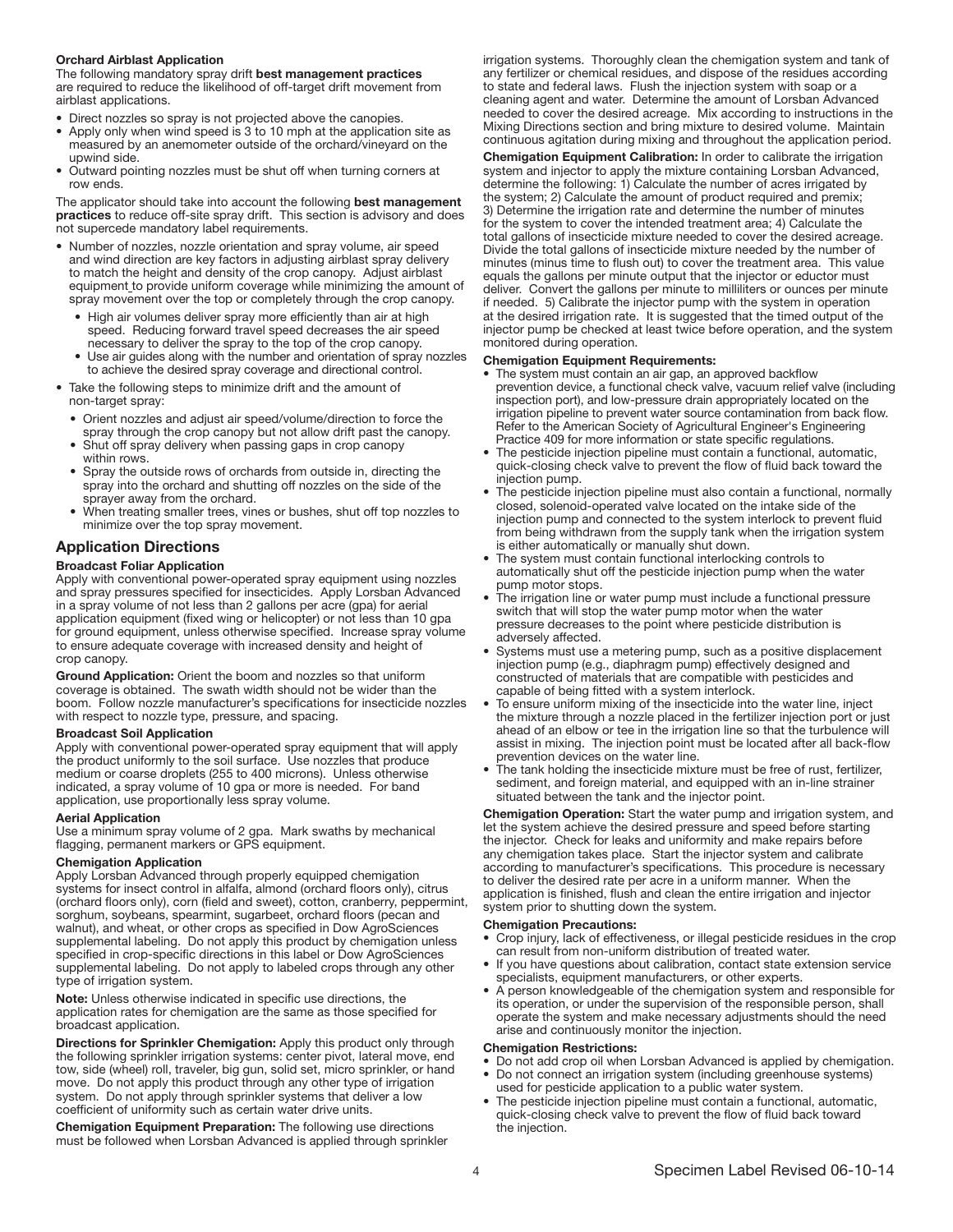- The pesticide injection pipeline must contain a functional, normally closed, solenoid-operated valve located on the intake side of the injection pump and connected to the system interlock to prevent fluid from being withdrawn from the supply tank when the irrigation system is either automatically or manually shut down.
- The system must contain functional interlocking controls to automatically shut off the pesticide injection pump when the water pump motor stops, or in cases where there is no water pump, when the water pressure decreases to the point where pesticide distribution is adversely affected.
- Systems must use a metering pump, such as a positive displacement injection pump (e.g., diaphragm pump) effectively designed and constructed of materials that are compatible with pesticides and capable of being fitted with a system interlock.
- Do not apply when wind speed favors drift beyond the area intended for treatment. End guns must be turned off during the application if they irrigate non-target areas.
- Do not allow irrigation water to collect or runoff and pose a hazard to livestock, wells, or adjoining crops.
- Do not enter treated area during the reentry interval specified in the Agricultural Use Requirements section of this label unless required PPE is worn.
- Do not apply through sprinkler systems that deliver a low coefficient of uniformity such as certain water drive units.

# Mixing Directions

#### Lorsban Advanced – Alone

To prepare the spray, add a portion of the required amount of water to the spray tank and, with the spray tank agitator operating, add Lorsban Advanced. Complete filling the tank with the balance of water needed. Maintain sufficient agitation during both mixing and application to ensure uniformity of the spray mixture.

#### Lorsban Advanced – Tank Mix

Lorsban Advanced is compatible with insecticides, miticides, and fungicides and non-pressure fertilizer solutions except for alkaline materials, such as bordeaux mixture and lime. Conduct a small jar compatibility test prior to tank mixing. Prepare tank mixtures in the same manner as directed above for use of Lorsban Advanced alone. When tank mixing Lorsban Advanced with herbicides, add wettable powders first, flowables second, and emulsifiable concentrates last. For best results when a fertilizer solution is involved, use a fertilizer pesticide compatibility agent, such as Unite or Complex. Maintain constant agitation during both mixing and application to ensure uniformity of the spray mixture. Do not allow spray mixtures to stand overnight.

Tank Mix Compatibility Test: Test compatibility of the intended tank mixture before adding Lorsban Advanced to the spray or mix tank. Add proportional amounts of each tank mix ingredient to a clear glass pint or quart jar with a lid, cap it, invert the jar several times. Observe the mixture for approximately 1/2 hour. If the mixture balls-up, forms flakes, sludges, jels, oily films or layers, or other precipitates that do not readily redisperse, it is an incompatible mixture that must not be used.

# Uses

Alfalfa

# (Not for use in Mississippi)

Worker Restricted Entry Interval: Do not enter or allow worker entry into treated areas during the restricted entry interval (REI) of 24 hours unless PPE required for early entry is worn. ֧֖֚֕֕֡

Apply as a broadcast foliar spray using aircraft or ground spray equipment. Use a higher rate in the rate range for increased pest pressure. Use a minimum spray volume of 2 gpa for aerial application (fixed wing or helicopter) or 10 gpa for ground equipment. Use a spray volume of 5 gpa or more by air or up to 20 gpa by ground when foliage is dense and/or pest population is high and/or under high temperature and wind conditions. Some reduction in insect control may occur under unusually cool conditions.

Chemigation: Lorsban Advanced may be applied through sprinkler irrigation systems to control listed foliar pests. Use specified broadcast application rates. See Chemigation Application section.

| <b>Target Pests</b>                                                                                                                                                                                                                                                                                                                                                                                                                                                                               | <b>Lorsban Advanced</b><br>(pint/acre) |
|---------------------------------------------------------------------------------------------------------------------------------------------------------------------------------------------------------------------------------------------------------------------------------------------------------------------------------------------------------------------------------------------------------------------------------------------------------------------------------------------------|----------------------------------------|
| corn rootworm adults (spotted cucumber<br>beetle)<br>grasshoppers<br>leafhoppers                                                                                                                                                                                                                                                                                                                                                                                                                  | $0.5 - 1$                              |
| alfalfa blotch leaf miner<br>alfalfa caterpillar<br>alfalfa weevil larvae and adults<br>armyworms<br>blue alfalfa aphid<br>chinch bug<br>cowpea aphid<br>crickets<br>cutworms<br>Egyptian alfalfa weevil larvae and adults (1)<br>greenbugs<br>green June beetle grubs<br>mites<br>(Bermuda grass stunt)<br>(clover)<br>(two-spotted)<br>(winter grain)<br>pea aphid<br>plant bugs<br>sod webworm<br>sowbugs<br>spittlebugs<br>spotted alfalfa aphid (suppression)<br>(not for use in California) | $1 - 2$                                |
| alfalfa webworm                                                                                                                                                                                                                                                                                                                                                                                                                                                                                   | 1.5                                    |

Numbers in parentheses (-) refer to Pest-Specific Use Directions.

#### Pest-Specific Use Directions:

1. In California: For Egyptian alfalfa weevil control, apply the specified dosage in a minimum of 5 gpa of water when larvae are actively feeding.

#### Specific Use Precautions:

- Do not tank mix Lorsban Advanced with other pesticides, surfactants, or fertilizer formulations unless prior use has shown the combination to be non-injurious to alfalfa under current conditions of use. Some phytotoxic symptoms may be observed on young, tender, rapidly growing alfalfa treated with Lorsban Advanced. Alfalfa will outgrow these symptoms and no yield loss should be expected.
- This product is highly toxic to bees exposed to direct treatment on alfalfa. Do not apply if nearby bees are clustered outside of hives and bees are foraging in the treated area. Protective information may be obtained from your Agricultural Extension Service.
- To avoid contamination of irrigation tail waters, do not flood irrigate within 24 hours following an application of Lorsban Advanced.

#### Specific Use Restrictions:

- Preharvest Interval: Do not cut or graze treated alfalfa within 7 days after application of 1/2 pint of Lorsban Advanced per acre, within 14 days after application of 1 pint per acre, or within 21 days after application of rates above 1 pint per acre.
- Do not make more than four applications of Lorsban Advanced or other product containing chlorpyrifos per season or apply any product containing chlorpyrifos more than once per alfalfa cutting.
- Maximum single application rate is 0.94 lb ai chlorpyrifos (2 pints of Lorsban Advanced) per acre.
- Do not make a second application of Lorsban Advanced or other product containing chlorpyrifos within 10 days of the first application.

#### Apple Tree Trunk (Not for use in Mississippi) ľ

Worker Restricted Entry Interval: Do not enter or allow worker entry into treated areas during the restricted entry interval (REI) of 4 days unless PPE required for early entry is worn. ļ

Apply as a post-bloom application to the lower 4 feet of the apple tree trunk for borer control in states east of the Rockies only (except Mississippi). Mix with water and apply directly to trunk from a distance of no more than 4 feet using low volume handgun or shielded spray equipment. Do not allow spray to contact foliage or fruit.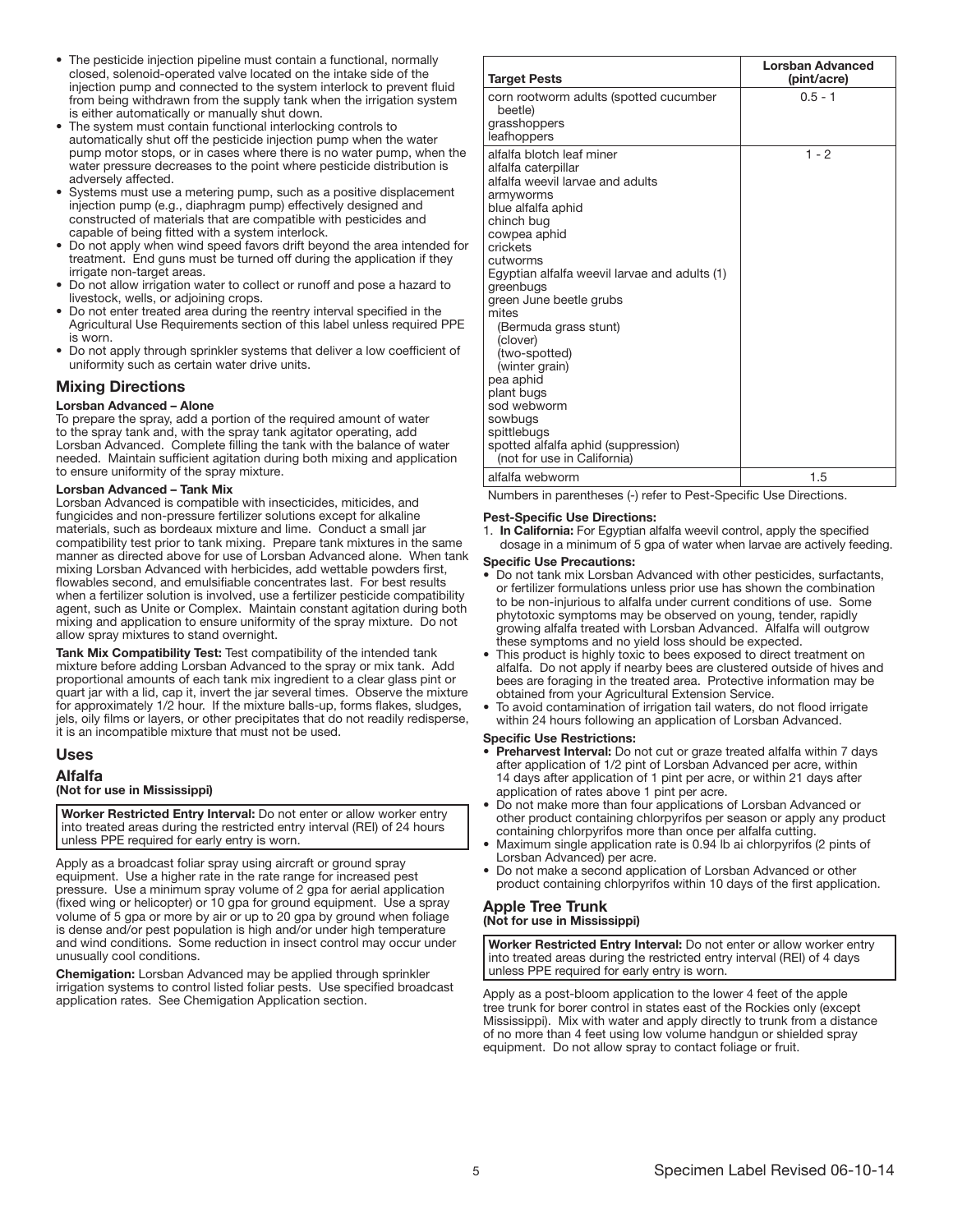| <b>Target Pests</b>                                                                                                                                                     | <b>Lorsban Advanced</b><br>(quart/100 gal) |
|-------------------------------------------------------------------------------------------------------------------------------------------------------------------------|--------------------------------------------|
| American plum borer<br>apple bark borer<br>broad necked root borer<br>dogwood borer<br>flatheaded appletree borer<br>roundheaded apple tree borer<br>tilehorned prionus | 1.5                                        |

#### Specific Use Restrictions:

Preharvest Interval: Do not apply within 28 days before harvest.

- Do not make more than one application of Lorsban Advanced to the apple tree trunk per year as either a prebloom or postbloom application.
- This product may not be used if a prebloom application of any other product containing chlorpyrifos has been made during the year.
- Do not allow meat or dairy animals to graze in treated orchards.
- Treat only the lower 4 feet of the apple tree trunk.
- Do not apply when wind speed is greater than 10 mph.

#### Asparagus

(For use only in Arizona, California, Idaho, Illinois, Indiana, Iowa, Kansas, Michigan, Minnesota, Missouri, Nebraska, North Dakota, Ohio, Oregon, South Dakota, Washington, and Wisconsin)

Worker Restricted Entry Interval: Do not enter or allow worker entry into treated areas during the restricted entry interval (REI) of 24 hours unless PPE required for early entry is worn.

ŗ Apply as a ground broadcast foliar spray. Use sufficient volume of finished spray to ensure thorough coverage of crop foliage. Note: Lorsban Advanced may be applied aerially or with ground equipment for control of armyworms and grasshoppers.

| <b>Pests</b>                                                                                                         | Lorsban Advanced<br>(pint/acre) |
|----------------------------------------------------------------------------------------------------------------------|---------------------------------|
| armyworms (1)<br>asparagus aphids (1)<br>asparagus beetles (1)<br>cutworms (2)<br>grasshoppers (1)<br>symphylans (3) |                                 |

Numbers in parentheses (-) refer to Pest-Specific Use Directions.

#### Pest-Specific Use Directions:

- 1. Armyworms, asparagus beetles, asparagus aphids, and grasshoppers: Apply during the fern stage when field counts or crop injury indicates that damaging pest populations are developing or present.
- **Cutworms:** For best results, apply when the soil is moist and worms are active on or near the soil surface.
- 3. Symphylans: Apply it at least two weeks before harvest for optimum control.

#### Specific Use Restrictions:

- Preharvest Interval: Do not apply within 1 day before harvest.
- Do not make more than one preharvest application per season.
- Do not make more than two postharvest applications during the fern stage.
- Maximum single application rate preharvest or postharvest is 0.94 lb ai chlorpyrifos (2 pints of Lorsban Advanced) per acre.
- Do not make a second application of Lorsban Advanced or other product containing chlorpyrifos within 10 days of the first application.

# *Brassica (*Cole) Leafy Vegetables<sup>1</sup>, Radish, Rutabaga, and Turnip

Worker Restricted Entry Interval: Do not enter or allow worker entry into treated areas during the restricted entry interval (REI) of 24 hours (3 days for cauliflower) unless PPE required for early entry is worn. ļ

<sup>1</sup>*Brassica* (cole) leafy vegetables including broccoli, broccoli raab, Brussels sprout, cabbage, cauliflower, cavalo broccolo, Chinese broccoli, Chinese cabbage, collards, kale, kohlrabi, mizuna, mustard greens, mustard spinach, rape greens

Specific Use Restriction: If a preplant incorporation application for direct seeded or transplanted crops is made, do not apply this product as an at-plant or post plant soil application. If an at-plant or post plant soil application is made, do not apply this product as a preplant incorporation application for direct seeded or transplanted crops.

#### Preplant Incorporation Application for Direct Seeded or Transplanted Crops

Apply Lorsban Advanced as a broadcast spray to the soil surface using power-operated ground spray equipment. Use a total spray volume of 10 gpa or more. On the day of treatment, incorporate Lorsban Advanced into the top 2 to 4 inches of soil using a disc, field cultivator, or equivalent equipment.

| Crop                                                                                                                                                                                                                             | <b>Target Pests</b>                                         | Lorsban Advanced<br>(pints/acre) |
|----------------------------------------------------------------------------------------------------------------------------------------------------------------------------------------------------------------------------------|-------------------------------------------------------------|----------------------------------|
| cauliflower                                                                                                                                                                                                                      | billbugs                                                    | 4                                |
| broccoli<br>broccoli raab<br><b>Brussels sprout</b><br>cabbage<br>cavalo broccolo<br>Chinese broccoli<br>Chinese cabbage<br>collards<br>kale<br>kohlrabi<br>mizuna<br>mustard greens<br>mustard spinach<br>rape greens<br>turnip | cutworms<br>grubs<br>root maggot<br>symphylans<br>wireworms | 4.5                              |
| radish                                                                                                                                                                                                                           |                                                             | 5.5                              |
| rutabaga                                                                                                                                                                                                                         |                                                             | 4.5                              |

#### Specific Use Precautions:

Insecticides, including Lorsban Advanced, may contribute to the stress of plants under certain environmental conditions. This stress may reduce plant stand or interfere with normal plant development. Herbicides used preplant incorporated may interact with insecticides and enhance this stress.

#### At-Plant or Post Plant Soil Application

Apply as indicated in Pest-Specific Use Directions. Use a higher rate in the rate range when there is increased pest pressure.

| Crop                                                                                                                                                                                                                      | <b>Target Pests</b> | Lorsban Advanced<br>(fl oz/1000 ft of row) |
|---------------------------------------------------------------------------------------------------------------------------------------------------------------------------------------------------------------------------|---------------------|--------------------------------------------|
| cauliflower                                                                                                                                                                                                               | root maggot (1)     | $1.6 - 2.4$                                |
| broccoli<br>broccoli raab<br>Brussels sprout<br>cabbage<br>cavalo broccolo<br>Chinese broccoli<br>Chinese cabbage<br>collards<br>kale<br>kohlrabi<br>mizuna<br>mustard greens<br>mustard spinach<br>rape greens<br>turnip |                     | $1.6 - 2.75$                               |
| broccoli<br>cabbage                                                                                                                                                                                                       | root aphid (2)      | 1.2<br>(2.4 for double row<br>plantings)   |
| Radish                                                                                                                                                                                                                    | root maggot (3)     |                                            |
| Rutabaga                                                                                                                                                                                                                  | root maggot (1)     | $1.6 - 3.3$                                |

Numbers in parentheses (-) refer to Pest-Specific Use Directions.

#### Pest-Specific Use Directions:

#### 1. Root maggot:

- Direct seeded crops [broccoli, broccoli raab, Brussels sprout, cabbage, cauliflower, cavalo broccolo, Chinese broccoli, Chinese cabbage, collards, kale, kohlrabi, mizuna, mustard greens, mustard spinach, rape greens, rutabaga, turnip]: Apply the specified dosage in a water-based spray as a 4-inch wide band over the row at planting time. Place band behind the planter shoe and in front of the press wheel to achieve shallow incorporation. Use a minimum of 40 gpa total spray volume.
- Transplanted crops [broccoli, broccoli raab, Brussels sprout, cabbage, cauliflower, cavalo broccolo, Chinese broccoli, Chinese cabbage, collards, kale, kohlrabi, mizuna, mustard greens, mustard spinach, rape greens, turnip]: Apply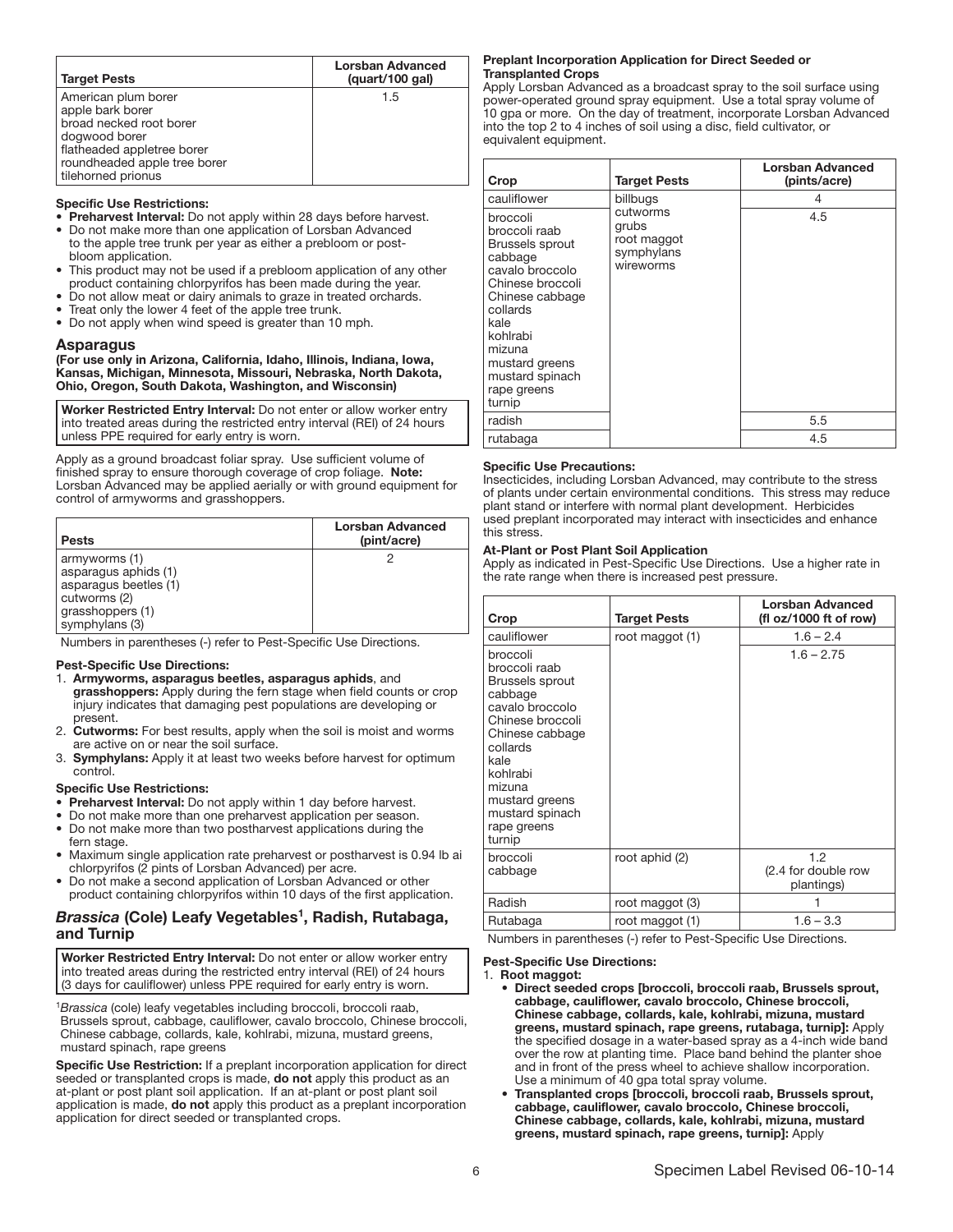Lorsban Advanced as a water-based spray directed to the base of the plants immediately after setting. Use a minimum of 40 gpa total spray. Do not add any additional adjuvants, surfactants or spreader stickers. Do not apply as a foliage application.

- 2. Root aphid (broccoli, cabbage): Apply Lorsban Advanced in water or with liquid fertilizer injected as a sidedress on each side of the row after plants are established. See Mixing Directions section for Mixing Instructions for Liquid Fertilizer. Avoid mechanical damage to crop roots. Use a minimum of 15 gpa of total spray volume.
- 3. Root maggot (radish): Apply the specified dosage as a water-based drench in the seed furrows with the seed at planting time. Use a minimum of 40 gpa of total drench.

#### Specific Use Restrictions for Preplant Incorporation and At-Plant or Post Plant Soil Applications:

#### • Soil applications (all labeled crops):

- ◊ Preharvest Interval: Do not apply within 30 days before harvest. ◊ Do not foliarly apply any chlorpyrifos product labeled for foliar application (e.g., Lorsban 50W) within 10 days of a soil application of Lorsban Advanced.
- ◊ Do not aerially apply this product in Mississippi.
- Cauliflower: Do not apply more than 2 pints of Lorsban Advanced to cauliflower planted in 40-inch rows. Use proportional amounts for other row spacings, but do not exceed 4 pints of Lorsban Advanced per acre. The maximum single application rate for cauliflower is 1.2 oz ai chlorpyrifos (2.4 fl oz of Lorsban Advanced) per 1000 ft of row.
- Broccoli, broccoli raab, Brussels sprout, cabbage, cavalo broccolo, Chinese broccoli, Chinese cabbage, collards, kale, kohlrabi, mizuna, mustard greens, mustard spinach, rape greens, turnip: Do not apply more than 2.6 pints of Lorsban Advanced per acre when planted in 40-inch rows. Do not apply more than 4.5 pints of Lorsban Advanced per acre to these crops when in 20-inch rows (or two rows per bed). Use proportional amounts for other row spacings, but do not exceed 4.5 pints of Lorsban Advanced per acre.
- **Radish:** Do not apply more than 5.5 pints of Lorsban Advanced per acre. The maximum single application rate for radish is 0.5 oz ai chlorpyrifos (1 fl oz of Lorsban Advanced) per 1000 ft of row.
- Rutabaga: Do not apply more than 4.5 pints of Lorsban Advanced per acre. The maximum single application rate for rutabaga is 1.6 oz ai chlorpyrifos (3.2 fl oz of Lorsban Advanced) per 1000 ft of row. Do not use rutabaga tops for food or feed purposes.

#### Foliar Application [*Brassica* (Cole) Leafy Vegetables Only]

Apply with conventional power-operated spray equipment in 20 to 150 gpa of water. For aerial applications, apply in a minimum of 5 gpa of water. Use a higher rate in the rate range when there is increased pest pressure. Consult your state agricultural experiment station, extension service specialist, or integrated pest control advisor for proper time to treat in your area.

To avoid phytotoxicity, do not treat plants under stress from extreme heat and/or lack of moisture. For best results, tank mix only if previous experience indiates that the combination will not result in phytotoxicity under the current conditions of use and the other pesticides and spray adjuvants are registered for this use. Read and carefully follow all applicable directions, restrictions, and precautions on other product labels used in combination with Lorsban Advanced. Tank mixing Thiodan 3EC, Thiodan 50WP, or cottonseed oil is not recommended.

| <b>Target Pests</b>                                                                            | Lorsban Adavnced<br>(pint/acre) |
|------------------------------------------------------------------------------------------------|---------------------------------|
| armyworms<br>cabbage aphid<br>cutworms<br>imported cabbage worm<br>striped flea beetle (adult) | $1 - 2$                         |

#### Ī Specific Use Restrictions:

- Preharvest Interval: Do not apply within 21 days before harvest.
- Do not make more than three applications of any product containing chlorpyrifos per crop.
- Do not make a second application of Lorsban Advanced or other product containing chlorpyrifos within 10 days of the first application.
- Do not aerially apply this product in Mississippi.

#### Christmas Trees (Plantations Only) (Not for use in Mississippi)

Worker Restricted Entry Interval: Do not enter or allow worker entry into treated areas during the restricted entry interval (REI) of 24 hours unless PPE required for early entry is worn. ŗ

Unless otherwise indicated, apply as a foliar spray using power-operated ground equipment. Thorough coverage of foliage is essential. Use a minimum 10 gpa of finished spray with ground equipment. Use higher

volume of finished spray, 20 gpa or more, when foliage is dense and/or pest density is high and/or under high temperature and wind conditions.

| <b>Target Pests</b>                                                                                                                                                                                                                            |                                                                                                                                                                                                                            | <b>Lorsban Advanced</b> |
|------------------------------------------------------------------------------------------------------------------------------------------------------------------------------------------------------------------------------------------------|----------------------------------------------------------------------------------------------------------------------------------------------------------------------------------------------------------------------------|-------------------------|
| ants $(4)$<br>aphids<br>adelgids<br>cooley<br>eastern spruce gall<br>Douglas fir needle midge<br>European pine sawfly<br>European pine shoot<br>moth<br>grasshoppers<br>gypsy moth<br>mites $(1)$<br>European red spider<br>two spotted spider | pales weevil (adult)<br>pine needle midge<br>pine spittlebug<br>plant bugs<br>scale (2)<br>black pine<br>pine needle<br>pine tortoise<br>spruce bud<br>striped pine<br>spittlebugs<br>spruce budworm<br>spruce needleminer | 1 quart/acre            |
| pales weevil (3)                                                                                                                                                                                                                               |                                                                                                                                                                                                                            | 3 quarts/100 gal        |

Numbers in parentheses (-) refer to Pest-Specific Use Directions.

#### Pest-Specific Use Directions:

- 1 Spider mites: When large numbers of eggs are present at the first application, a second application after 7 to 10 days may be required to control newly hatched nymphs and maintain effective control. Not for control of mites in Washington and Oregon.
- 2. Scale: For control, apply when scale crawlers are active.
- 3. Apply as a cut stump drench.
- 4. Excludes fire, harvester, carpenter, and pharaoh ants.

#### Specific Use Precautions:

Phytotoxicity: Do not apply under conditions of extreme heat or drought stress. Environmental factors and varietal differences significantly influence potential phytotoxic expression. Testing has shown that Lorsban Advanced may be used at specified rates on the following conifer species without serious phytotoxicity: balsam fir, concolor fir, Douglas fir, eastern white pine, Fraser fir, grand fir, noble fir, Scotch pine, white spruce. Before treating large numbers of other conifer species, treat a small block of plants and observe them 7 to 10 days for symptoms of phytotoxicity. Note: The user assumes responsibility for determining if it is safe to treat other conifer species with Lorsban Advanced under commercial growing conditions.

#### Specific Use Restrictions:

- Do not make more than three applications of Lorsban Advanced or other product containing chlorpyrifos per season.
- Do not make a second application of Lorsban Advanced or other product containing chlorpyrifos within 7 days of the first application.
- Do not allow meat or dairy animals to graze in treated areas.

#### Citrus Fruits<sup>1</sup>

# (Not for use in Mississippi)

Worker Restricted Entry Interval: Do not enter or allow worker entry into treated areas during the restricted entry interval (REI) of 5 days unless PPE required for early entry is worn. ļ

<sup>1</sup>Citrus fruits including calamondin, chironja, citrus citron, citrus hybrids, grapefruit, kumquat, lemon, lime, mandarin (tangerine), pummelo, satsuma mandarin, sour orange, sweet orange, tangelo, tangor

Apply as a concentrate or dilute spray using conventional, poweroperated spray equipment. Use a higher rate in the rate range when there is increased pest pressure. Use sufficient water to ensure thorough and complete coverage of the foliage and fruit. For dilute sprays (greater than 200 gpa), use a spray concentration of at least 0.5 pints of Lorsban Advanced per 100 gallons of finished spray. Complete coverage is not necessary for outside canopy sprays targeting certain pests such as lepidoptera insects and katydids. Treat when pests become a problem or in accordance with the local spray schedule as specified by your State Agricultural Experiment Station, certified Pest Control Advisor, or Extension Service Specialist. To avoid excessive ridging, do not apply Lorsban Advanced to citrus from December 1 up to the initiation of bloom (5% visible bloom).

#### Low Volume Application (for use in Florida only): Apply

Lorsban Advanced at the rate of 3 to 5 pints per acre as a low volume application (e.g., 2 to 5 gallons of water) to control Asian citrus psyllid. Do not make low volume applications when wind speed is more than 5 mph. Regardless of the application method used (air, low volume, airblast), treat only a few acres when using the lower rate or a new application method to determine the effectiveness in the citrus grove.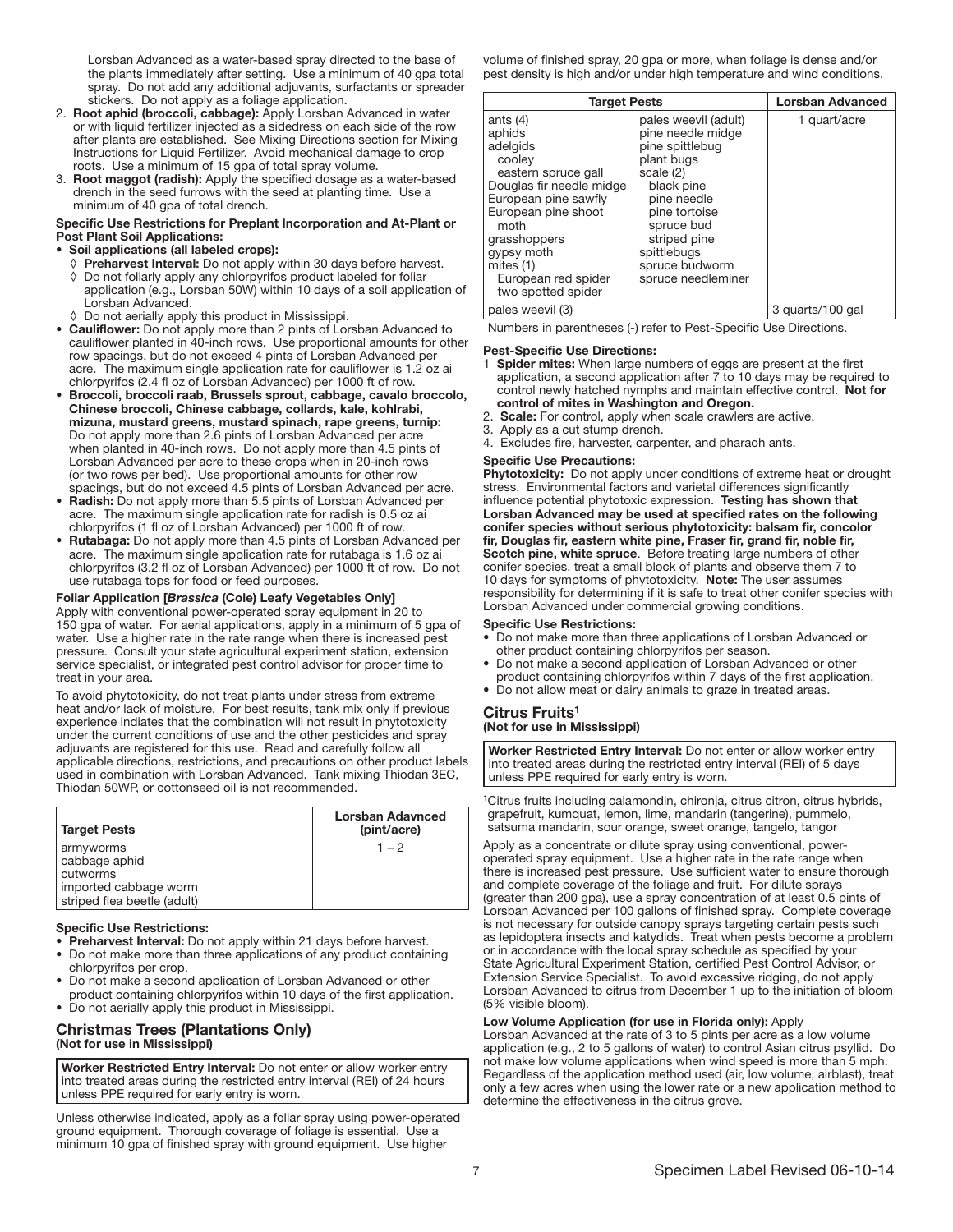Use of Spray Oils: To improve control of aphids, mealybugs, scale insects, and thrips, a petroleum spray oil specified for use on citrus trees may be added to spray mixtures at up to 1 gallon per 100 gallons of spray.

| <b>Target Pests</b>                                                                                                                                                                                                                                                                                                                             |                                                                                                                                                                                                                                                                  | <b>Lorsban Advanced</b><br>(pint/acre) |
|-------------------------------------------------------------------------------------------------------------------------------------------------------------------------------------------------------------------------------------------------------------------------------------------------------------------------------------------------|------------------------------------------------------------------------------------------------------------------------------------------------------------------------------------------------------------------------------------------------------------------|----------------------------------------|
| aphids (including brown<br>citrus aphid)<br>brown marmorated<br>stink bug<br>glassywinged<br>sharpshooter<br>grasshoppers (1)<br>katydids<br>lepidopterous larvae<br>avocado leafroller<br>cutworms<br>fruit tree leafroller<br>orange dogs<br>orange tortrix<br>western tussock moth<br>mealybugs (see below<br>for California and<br>Arizona) | scale insects<br>black scale<br>brown soft scale<br>(California red scale<br>(see below for<br>California and<br>Arizona)<br>chaff scale<br>Florida red scale<br>long scale<br>purple scale<br>snow scale<br>thrips (see below<br>for California and<br>Arizona) | $2 - 7$                                |
| citrus rust mites (2) (3)                                                                                                                                                                                                                                                                                                                       |                                                                                                                                                                                                                                                                  | $4 - 7$                                |
| citrus psylla (4)                                                                                                                                                                                                                                                                                                                               |                                                                                                                                                                                                                                                                  | 5                                      |
| thrips suppression and mealybugs (California and<br>Arizona, see restrictions)                                                                                                                                                                                                                                                                  |                                                                                                                                                                                                                                                                  | $6 - 12$                               |
| California red scale (California and Arizona, see<br>restrictions)                                                                                                                                                                                                                                                                              |                                                                                                                                                                                                                                                                  | $8 - 12$                               |

Numbers in parentheses (-) refer to Pest-Specific Use Directions.

#### Pest-Specific Use Directions:

- 1. Lubber grasshoppers: Effective control requires direct contact with spray when grasshoppers are small (less than 1 inch in length).
- 2. Citrus rust mites: For control, use a spray concentration of at least 1 pint of Lorsban Advanced per 100 gallons.
- 3. In Los Angeles, Monterey, Orange, San Diego, San Luis Obispo, Santa Barbara, and Ventura Counties in California, Lorsban Advanced may be tank mixed with petroleum spray oils registered for control of mites in citrus. Follow all label directions and precautions for Lorsban Advanced and tank mix partners. Do not exceed 1.8% oil v/v or 1.8 gallons of oil per 100 gallons of spray. Use only on citrus species and varieties for which Lorsban Advanced is registered.
- 4. Citrus psylla: For control, add citrus oil at 2% v/v in a tank mix with Lorsban Advanced.

#### Specific Use Precautions:

- Observe local recommendations for tank mix combinations especially with regard to use of Lorsban Advanced with spray oil. Do not use penetrating surfactants in tank mixes with Lorsban Advanced. Consult with a county farm advisor, county agency, extension service personnel, agricultural commissioner, pest control advisor, or local Dow AgroSciences representative for local recommendations.
- Do not apply when trees are stressed by drought or high temperatures. • Lorsban Advanced is highly toxic to bees exposed to direct treatment
- and must not be applied when bees are actively visiting the area. During the citrus bloom period in California, apply from 1 hour after sunset until 2 hours before sunrise.
- Do not use Lorsban Advanced in combination with spray oil when temperatures are expected to exceed 95°F on the day of application or for several consecutive days thereafter.

#### Specific Use Restrictions:

- Preharvest Interval: Do not apply within 21 days before harvest for applications of up to 7 pints of Lorsban Advanced per acre or within 35 days for application of rates above 7 pints per acre.
- Do not make more than two applications of Lorsban Advanced or other product containing chlorpyrifos per year (does not include citrus orchard floors).
- Do not apply more than a total of 7.04 lb ai chlorpyrifos (16 pints of Lorsban Advanced) per acre per year.
- Do not make a second foliar application of Lorsban Advanced or other product containing chlorpyrifos within 30 days of the first application.
- The use of application rates greater than 4 lb ai chlorpyrifos (8.5 pints of Lorsban Advanced) per acre are allowed only in the following counties in California: Fresno, Tulare, Kern, Kings, and Madera.
- Do not allow meat or dairy animals to graze in treated areas.

# Citrus<sup>1</sup> Orchard Floors (Not for use in Mississippi)

Worker Restricted Entry Interval: Do not enter or allow worker entry into treated areas during the restricted entry interval (REI) of 5 days unless PPE required for early entry is worn. ŗ

<sup>1</sup>Citrus fruits including calamondin, chironja, citrus citron, citrus hybrids, grapefruit, kumquat, lemon, lime, mandarin (tangerine), pummelo, satsuma mandarin, sour orange, sweet orange, tangelo, tangor

Apply as a ground broadcast spray directed to the orchard floor to control foraging ants (excluding fire, harvester, carpenter and pharaoh ants). Do not apply spray to contact foliage or fruit. Apply in a total spray volume of 25 gpa or more using equipment that will apply the spray uniformly to the soil surface. Use a higher rate in the rate range for increased pest pressure. For best results, remove weed growth or other obstructions that might prevent the spray from reaching the soil surface. Foliar applications of Lorsban Advanced or other products containing chlorpyrifos may be made in addition to the orchard floor treatments but must comply with the 10 day re-treatment interval (see Specific Use Restrictions).

Chemigation: Lorsban Advanced may be applied to citrus orchard floors through sprinkler irrigation systems only if the system uniformly covers the soil surface at the base of the tree. Apply at specified broadcast application rates to control listed pests. See Chemigation Application section.

Note: Do not apply in tank mixture with Evik herbicide.

| Target Pests | LorsbanAdvanced<br>(pint/acre) |
|--------------|--------------------------------|
| $ $ ants (1) | 1.5 - 2                        |

Numbers in parentheses (-) refer to Pest-Specific Use Directions.

#### Pest-Specific Use Directions:

1. Excludes fire, harvester, carpenter, and pharaoh ants.

Application with Dry Bulk Fertilizer: Most dry fertilizers can be used for impregnation with Lorsban Advanced. Apply Lorsban Advanced at the equivalent broadcast rate using a minimum of 200 lb per acre of dry bulk fertilizer.

Impregnation of Dry Bulk Fertilizer: Use a closed rotary drum mixer suitable for blending of dry bulk fertilizer equipped with an internal spray nozzle. Add the dry fertilizer to the mixer followed by the appropriate amount of Lorsban Advanced. After mixing the dry ingredients to ensure uniformity, add water through the spray nozzle in an amount sufficient to just dampen the mixture (4 to 8 pints of water per ton of fertilizer). Position the spray nozzle within the mixer to provide uniform coverage of the tumbling mixture of fertilizer and Lorsban Advanced. Addition of water will cause Lorsban Advanced to uniformly adhere to the dry bulk fertilizer. Apply bulk fertilizers impregnated with Lorsban Advanced immediately, do not store it. Foliar applications of Lorsban Advanced may be made in addition to the orchard floor treatments.

Compliance with any and all federal and state laws and regulations relating to the Lorsban Advanced and fertilizer mixture is the responsibility of the person offering such mixture for sale or distribution.

#### Specific Use Restrictions:

- Preharvest Interval: Do not apply within 28 days before harvest.
- Do not make more than three applications of Lorsban Advanced or other product containing chlorpyrifos per year (does not include foliar applications to citrus trees).
- Maximum single application rate is 1 lb ai chlorpyrifos (2 pints of Lorsban Advanced) per acre.
- Do not apply more than a total of 2.82 lb ai chlorpyrifos (3 quarts of Lorsban Advanced) per acre per year.
- Do not make a second application of Lorsban Advanced or other
- product containing chlorpyrifos within 10 days of the first application. • Do not allow meat or dairy animals to graze in treated areas.

# Corn (Field, Sweet, Seed)

Worker Restricted Entry Interval: Do not enter or allow worker entry into treated areas during the restricted entry interval (REI) of 24 hours unless PPE required for early entry is worn. ŗ

#### Conservation Tillage: Preplant, At-Plant, or Preemergence Applications

Apply as a broadcast spray to surface trash and exposed soil using power-operated ground spray equipment. Use a total spray volume of 20 gpa or more. Use a higher rate in the rate range to extend residual control.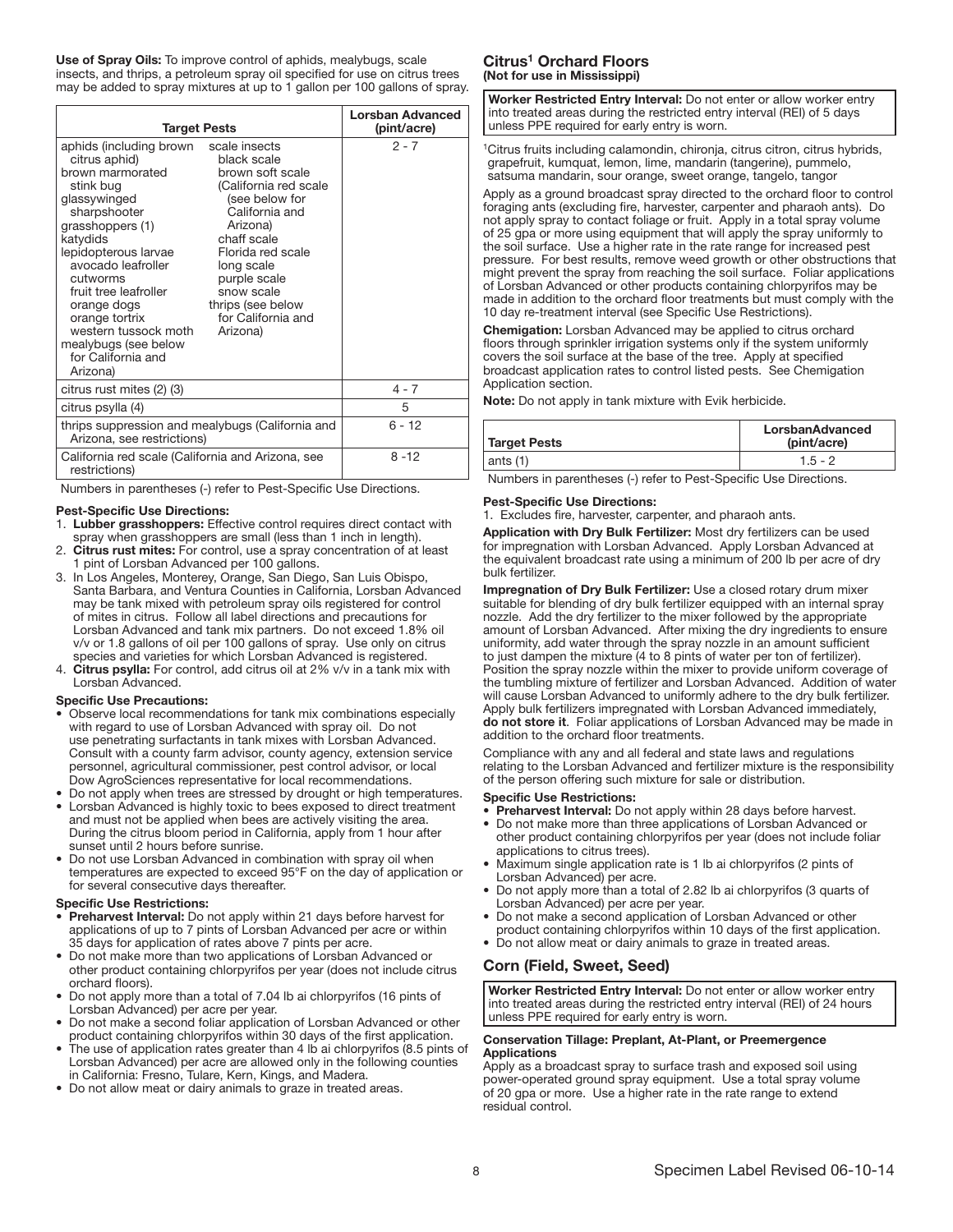Tank Mixing: Lorsban Advanced may also be applied in tank mixtures with paraquat or glyphosate and/or liquid fertilizer solutions. See Mixing Directions section for tank mixing instructions. Read and carefully follow all applicable directions, restrictions, and precautions on labeling for each product used in combination with Lorsban Advanced.

| Target Pests          | Lorsban Advanced<br>(pint/acre) |
|-----------------------|---------------------------------|
| armyworms<br>cutworms | $1 - 2$                         |

#### ٦ Postemergence Application

Apply as a postemergence broadcast spray using sufficient spray volume to ensure thorough coverage of treated plants, but no less than 15 gpa for ground spray equipment or 2 to 5 gpa for aircraft equipment. Control may be reduced at low spray volumes under high temperature and wind conditions. Lorsban Advanced may be tank mixed with glyphosate products, such as Duramax<sup>®</sup> herbicide or Durango<sup>®</sup> DMA<sup>®</sup> herbicide, when application is to be made to glyphosate-tolerant corn.

Chemigation: Lorsban Advanced may be broadcast applied postemergence through sprinkler irrigation systems at specified application rates to control listed foliar pests. For best results, tank mix Lorsban Advanced with 2 pints of non-emulsifiable oil. See Chemigation Application section.

| <b>Target Pests</b>                                                                                                                                                                                          | Lorsban Advanced<br>(pint/acre) |
|--------------------------------------------------------------------------------------------------------------------------------------------------------------------------------------------------------------|---------------------------------|
| grasshoppers                                                                                                                                                                                                 | $0.5 - 1$                       |
| aphids<br>armyworms<br>chinch bugs (1)<br>corn rootworm adults (2)<br>cutworms (3)<br>European corn borer (5)<br>flea beetle adults (1)<br>southern corn leaf beetle<br>webworms (4)<br>western bean cutworm | 1 - 2                           |
| brown marmorated stink bug<br>corn earworm<br>southwestern corn borer (6)                                                                                                                                    | $1.5 - 2$                       |
| billbugs (1)<br>common stalk borer (9)<br>corn rootworm larvae (7), (8)<br>lesser cornstalk borer                                                                                                            | 2                               |

Numbers in parentheses (-) refer to Pest-Specific Use Directions.

#### Pest-Specific Use Directions:

- 1. Billbug, chinch bug, or flea beetle: For best control, ground apply in a minimum spray volume of 20 to 40 gpa at 40 psi. If corn is less than 6 inches tall, apply in a 9- to 12-inch wide band over the row. For corn more than 6 inches tall, apply using drop nozzles directed to the base of the plant. Do not reduce the application rate for banded or directed applications. Concentrate the full labeled dosage rate in the treated zone. When chinch bugs continue to immigrate to corn over a prolonged period or under extreme pest pressure, a second application may be needed.
- 2. Corn rootworm adults: The specified dosage will control silk clipping. 3. Cutworms: It is preferable to apply Lorsban Advanced when
- soil is moist and worms are active on or near the soil surface. If ground is dry, cloddy, or crusted at time of treatment, worms may be protected from the spray and effectiveness will be reduced. Shallow incorporation using a rotary hoe or other suitable equipment immediately before or soon after treatment may improve control. A second application may be required if damage or density levels exceed economic thresholds established for your area.
- 4. Webworm: For control, shallow incorporation using a rotary hoe or other suitable equipment immediately before or soon after treatment is necessary.
- 5. European corn borer: For control, use 1.5 to 2 pints per acre when application is made with power-operated ground or aerial equipment, or 1 to 2 pints per acre when application is made through a sprinkler irrigation system. University research indicates that achieving greater than 50% control of first-generation European borer with a single liquid insecticide treatment is highly dependent upon timing, insecticide placement, and weather conditions.
- 6. Southwestern corn borer: A second application may be applied 21 days later if needed due to reinfestation.
- 7. Corn rootworm larvae: For postemergence control, apply at cultivation. Direct the spray to both sides of the row at the base of the plants just ahead of the cultivator shovels. Cover the

insecticide with soil around the brace roots. A cultivation application of Lorsban Advanced may be made in addition to an at-planting application of Lorsban 15G.

- 8. Lorsban Advanced may also be applied through sprinkler irrigation systems at the rate of 2 pints per acre to control corn rootworm larvae. Time application to coincide with the appearance of the second instar larvae. Apply with enough water to wet the root zone to the depth control needed. If soils are wet, allow enough soil drying to occur such that an application using a minimum amount of water will not produce surface runoff. See Chemigation Application section for application instructions.
- Do not use Lorsban Advanced in combination with a burndown herbicide for control of common stalk borer. For common stalk borer control, treat approximately 11 days after application of glyphosate or after burndown with paraquat herbicide is complete (3 to 5 days).

#### Specific Use Restrictions:

- Preharvest Interval: Do not apply within 21 days before harvest of grain, ears, forage or fodder.
- Do not make more than three applications of Lorsban Advanced or any product containing chlorpyrifos per season, including the maximum allowed of two granular applications, at the 1 lb ai chlorpyrifos rate.
- Maximum single application rate is 1 lb ai chlorpyrifos (2.13 pints of Lorsban Advanced) per acre.
- Do not apply more than 3 lb ai chlorpyrifos (6.38 pints of Lorsban Advanced) per acre per season.
- Do not make a second application of Lorsban Advanced or other product containing chlorpyrifos within 10 days of the first application.
- If more than 1 lb ai granular chlorpyrifos per acre is applied at-plant (for a maximum of 1.3 lb ai per acre per season), only one additional application of a liquid product containing chlorpyrifos at 1 lb ai per acre is allowed per season, for a total of 2.3 lb ai chlorpyrifos per acre per season.
- Do not apply in tank mixes with Steadfast or Lightning herbicides.
- Do not aerially apply this product in Mississippi.

# Cotton

(Not for use in Mississippi)

Worker Restricted Entry Interval: Do not enter or allow worker entry into treated areas during the restricted entry interval (REI) of 24 hours unless PPE required for early entry is worn.

Apply as a broadcast foliar spray using aircraft or ground spray equipment (see separate rate table for Arizona and California). Use a higher rate in the rate range when there is increased pest pressure. Use sufficient spray volume to ensure thorough coverage of treated plants, but no less than 10 gpa for ground spray equipment or 2 gpa for aircraft equipment. Increase spray volume when foliage is dense and/or pest population is high and/or under high temperature and wind conditions. Treat when field counts indicate damaging insect populations are developing or present.

Chemigation: Lorsban Advanced may be applied through sprinkler irrigation systems at specified broadcast application rates to control listed foliar pests. See Chemigation Application section.

Proper application methods are necessary to ensure thorough spray coverage and correct rate, and minimize off-target drift. Follow Application Directions for ground and aerial application and Spray Drift Management recommendations in Product Information section of this label.

#### Ĩ All States Except Arizona and California

| <b>Target Pests</b>                                                                                                | <b>Lorsban Advanced</b><br>(pint/acre) |
|--------------------------------------------------------------------------------------------------------------------|----------------------------------------|
| cotton fleahopper (1)<br>plant bugs (1)<br>(Lygus, Mirids)                                                         | $0.37 - 1$                             |
| grasshoppers<br>thrips                                                                                             | $0.5 - 1$                              |
| cotton aphid<br>fall armyworm<br>yellowstriped armyworm                                                            | $0.5 - 2$                              |
| spider mites (2)                                                                                                   |                                        |
| beet armyworm<br>cotton bollworm (3)<br>cutworms<br>pink bollworm<br>salt marsh caterpillar<br>tobacco budworm (3) | $1.5 - 2$                              |

Numbers in parentheses (-) refer to Pest-Specific Use Directions.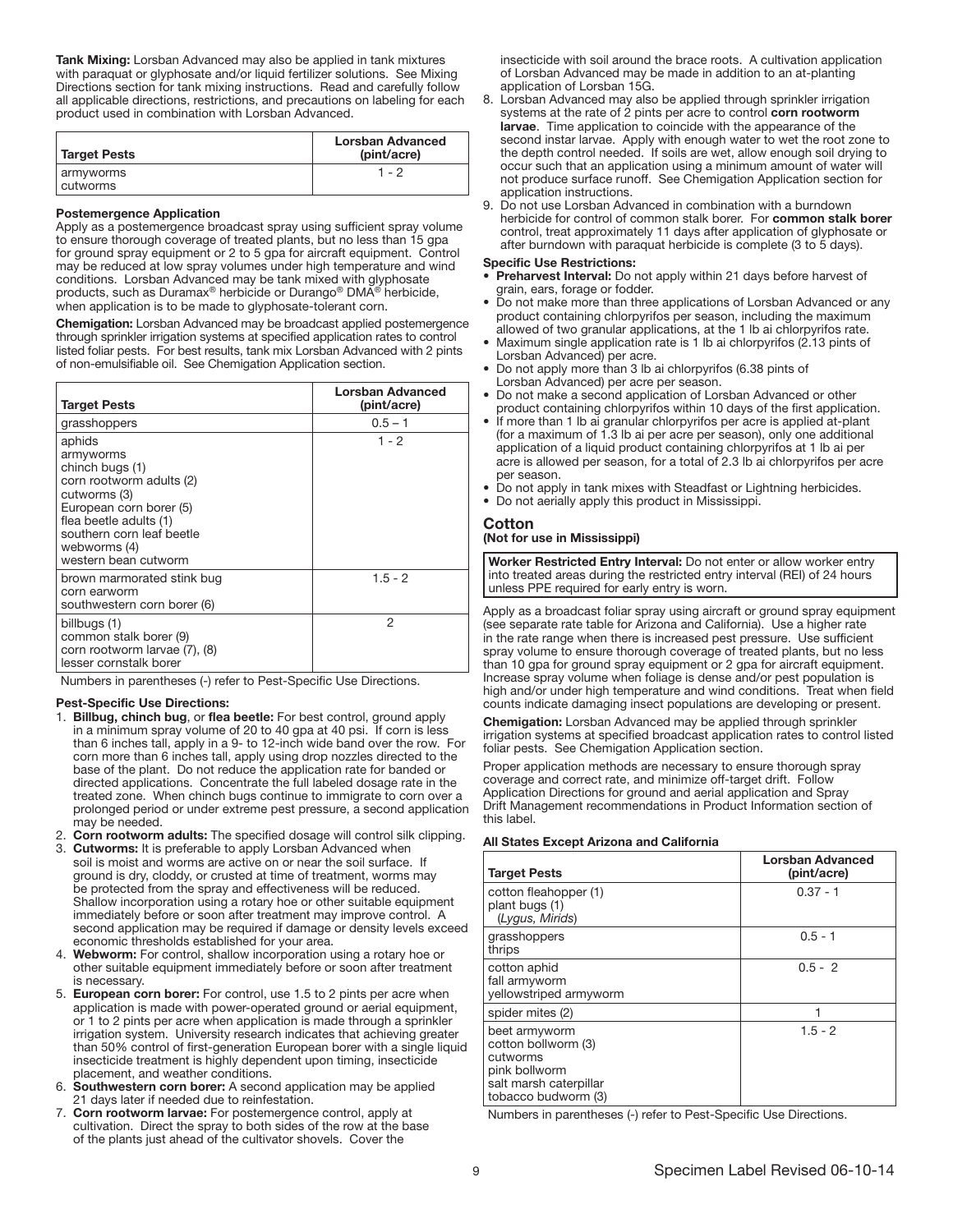#### Pest-Specific Use Directions:

- 1. The 0.37 pint per acre rate will not provide a high degree of control but, compared to the 1 pint per acre rate, will minimize the damage from plant bugs and cotton fleahoppers and allow increased survival and build-up of beneficial insects to aid in the control of bollworms infesting cotton.
- 2. **Spider mites:** When large numbers of eggs are present, scout the treated area in 3 to 5 days. If newly hatched nymphs are present, make a follow-up application of a non-chlorpyrifos product that is effective against mites.
- 3. Bollworms and budworms: For best results, scout fields twice per week and apply when worms are 1/4 inch or less in length.

#### Arizona and California

| <b>Target Pests</b>                                                                                                                                          | <b>Lorsban Advanced</b><br>(pint/acre) |
|--------------------------------------------------------------------------------------------------------------------------------------------------------------|----------------------------------------|
| armyworms<br>cotton aphid<br>cotton fleahopper<br>Lygus<br>salt marsh caterpillar<br>silverleaf whitefly (1)<br>thrips                                       | $1 - 2$                                |
| boll weevil<br>cotton bollworm (2)<br>cotton leaf perforator (suppression)<br>cutworms<br>pink bollworm<br>spider mites (suppression)<br>tobacco budworm (2) | 2                                      |

Numbers in parentheses (-) refer to Pest-Specific Use Directions.

#### Pest-Specific Use Directions:

- 1. Silverleaf whitefly: Apply in tank mix combination with the specified rate of a pyrethroid insecticide labeled for control or suppression.
- 2. Bollworms and budworms: For best results, scout fields twice per week and apply when worms are 1/4 inch or less in length.

#### Specific Use Restrictions:

- Preharvest Interval: Do not apply within 14 days before harvest.
- Do not make more than three applications of Lorsban Advanced or other product containing chlorpyrifos per crop season.
- Maximum single application rate is 0.94 lb ai chlorpyrifos (2 pints of Lorsban Advanced) per acre.
- Do not apply more than 2.82 lb ai chlorpyrifos (6 pints of Lorsban Advanced) per acre per season.
- Do not make a second application of Lorsban Advanced or other product containing chlorpyrifos within 10 days of the first application.
- Do not allow meat or dairy animals to graze in treated areas.
- Do not feed gin trash or treated forage to meat or dairy animals.

# **Cranberry**

# (Not for use in Mississippi)

Worker Restricted Entry Interval: Do not enter or allow worker entry into treated areas during the restricted entry interval (REI) of 24 hours unless PPE required for early entry is worn. ŗ

Apply as a broadcast foliar spray. Use sufficient spray volume to ensure thorough coverage, but no less than 15 gpa. Except for control of cranberry weevil, treat when field counts indicate damaging insect populations are developing or present.

Chemigation: Lorsban Advanced may be applied through sprinkler irrigation systems to control listed pests. Apply at specified broadcast application rates. See Chemigation Application section.

| <b>Target Pests</b>                                                                                               | Lorsban Advanced<br>(pint/acre) |
|-------------------------------------------------------------------------------------------------------------------|---------------------------------|
| brown spanworm<br>cranberry fruitworm<br>cranberry weevil (1)<br>cutworms<br>fireworms<br>sparganothis fruitworms |                                 |

Numbers in parentheses (-) refer to Pest-Specific Use Directions.

#### Pest-Specific Use Directions:

1. Cranberry weevil: For control, apply once at flower bud development (late May, early June) and, if cranberry weevils are present, once after 100% bloom (early to mid-July).

#### Specific Use Precautions:

Apply only after the winter flood water has been removed. To avoid pesticide contamination of flood waters, do not apply when bogs are flooded.

#### Specific Use Restrictions:

- Preharvest Interval: Do not apply within 60 days before harvest.
- Do not make more than two applications of Lorsban Advanced or other product containing chlorpyrifos per season.
- Maximum single application rate is 1.41 lb ai chlorpyrifos (3 pints of Lorsban Advanced) per acre.
- Do not make a second application of Lorsban Advanced or other product containing chlorpyrifos within 10 days of the first application.

# Fig

#### (For use only in California)

Worker Restricted Entry Interval: Do not enter or allow worker entry into treated areas during the restricted entry interval (REI) of 4 days unless PPE required for early entry is worn.

Apply Lorsban Advanced as a dormant application in late winter prior to beetle emergence and prior to leaf formation. Use a spray volume of 10 gpa or more and apply as a broadcast spray to the soil surface using power-operated ground spray equipment. On the day of treatment, incorporate Lorsban Advanced into the top 3 inches of soil using suitable equipment.

| Target Pest                                      | Lorsban Advanced<br>(quart/acre) |
|--------------------------------------------------|----------------------------------|
| brown marmorated stink bug<br>dried fruit beetle |                                  |

#### Ī Specific Use Restrictions:

- **Preharvest Interval:** Do not apply within 217 days (7 months) before harvest.
- Make only one application per year of Lorsban Advanced or other product containing chlorpyrifos.
- Maximum single application rate is 1.88 lb ai chlorpyrifos (2 quarts of Lorsban Advanced) per acre.

#### Grape

֧֖֚֕֕֡

# (Not for use in Mississippi)

Worker Restricted Entry Interval: Do not enter or allow worker entry into treated areas during the restricted entry interval (REI) of 24 hours unless PPE required for early entry is worn.

#### Soil Surface Application

#### (For use in areas east of the Continental Divide only)

Apply Lorsban Advanced just before the pest emerges from the soil. Apply 2 quarts of the diluted spray mixture to the soil surface on a 15-square foot area (4.4 foot circle) around the base of each vine.

| Target Pest | <b>Lorsban Advanced</b><br>(pint/100 gal) |
|-------------|-------------------------------------------|
| grape borer |                                           |
|             |                                           |

#### Specific Use Restrictions for Soil Surface Application:

- Do not allow spray to contact fruit or foliage.
- Maximum single application rate for soil surface application is 2.12 lb ai chlorpyrifos (4.5 pints of Lorsban Advanced) per acre.

#### Prebloom Application

#### (For use in areas east of the Continental Divide only)

Apply as a spray drench ground application using a minimum spray volume of 25 gpa.

| <b>Target Pest</b>                                                                                         | Lorsban Advanced<br>(quart/acre) |
|------------------------------------------------------------------------------------------------------------|----------------------------------|
| brown marmorated stink bug<br>climbing cutworm <sup>1</sup><br>grape mealybugs <sup>2</sup><br>grape scale |                                  |

Numbers in parentheses (-) refer to Pest-Specific Use Directions.

#### Pest-Specific Use Directions:

1. Cutworm: For control, apply 1 quart of Lorsban Advanced per acre as a broadcast spray in a minimum spray volume of at least 50 gallons of water using power-operated ground spray equipment. Treat when cutworms first become active and when field counts indicate damaging insect populations are developing or present. Do not apply after bloom stage of growth. Consult your state agricultural experiment station or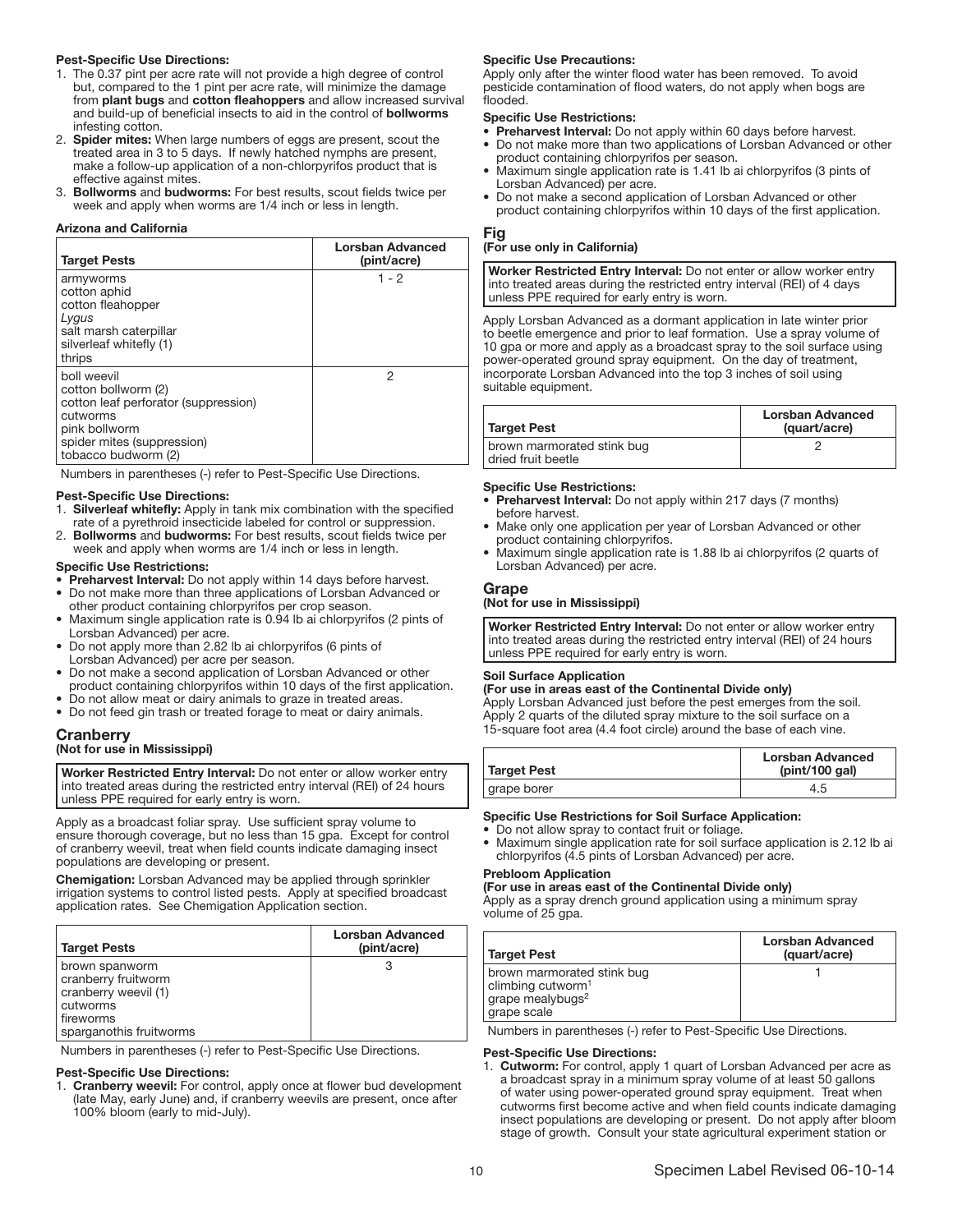extension service specialist concerning cutworm control practices in your area.

2. Grape mealybug: For control, apply 1 quart of Lorsban Advanced per acre in a minimum spray volume of at least 50 gallons of water per acre using power-operated ground spray equipment only prior to late budbreak. Applications after budbreak may result in transient leaf yellowing (Concords).

#### Specific Use Restrictions for Prebloom Application:

- Do not use in conjunction with soil surface application for grape borer control.
- Maximum single application rate for prebloom application to minimize phytotoxicity is 0.94 lb ai chlorpyrifos (1 quart of Lorsban Advanced) per acre.

#### Specific Use Restrictions for Soil Surface Application and Prebloom Application:

- Preharvest Interval: Do not apply within 35 days before harvest.
- Do not make more than one application of Lorsban Advanced or other product containing chlorpyrifos per season.
- Based upon available residue data, the use of Lorsban Advanced in grapes is restricted to areas east of the Continental Divide only. Do not use in the state of Mississippi.

# Legume Vegetables (Succulent or Dried) (Except Soybean)<sup>1</sup> (Not for use in Mississippi)

Worker Restricted Entry Interval: Do not enter or allow worker entry into treated areas during the restricted entry interval (REI) of 24 hours unless PPE required for early entry is worn. ŗ

<sup>1</sup>Legume vegetables including adzuki bean, asparagus bean, bean, blackeyed pea, broad bean (dry and succulent), catjang, chickpea, Chinese longbean, cowpea, crowder pea, dwarf pea, edible pod pea, English pea, fava bean, field bean, field pea, garbanzo bean, garden pea, grain lupin, green pea, guar, hyacinth bean, jackbean, kidney bean, lablab bean, lentil, lima bean, moth bean, mung bean, navy bean, pea, pigeon pea, pinto bean, rice bean, runner bean, snap bean, snow pea, southern pea, sugar snap pea, sweet lupin, sword bean, tepary bean, urd bean, wax bean, white lupin, white sweet lupin, yardlong bean

#### Preplant Broadcast Application

Apply Lorsban Advanced at a rate of 2 pints per acre to control seed maggots. Make a preplant broadcast application in a minimum of 10 gpa of spray to the soil surface using suitable ground equipment. To improve the activity against seed maggots, incorporate Lorsban Advanced into the top 1 to 3 inches of soil using suitable tillage equipment.

#### At-Plant T-Band Application

Apply 1.8 fl oz of Lorsban Advanced per 1000 feet of row at 30-inch row spacing. Apply the spray in a 3- to 5-inch wide band over the row behind the planter shoe and in front of the press wheel to achieve shallow incorporation. Mix the specified dosage in a minimum of 10 gpa of spray and apply to the soil surface using suitable ground spray equipment. Equivalent rates of insecticide spray required per 100 feet of row for listed row spacings are given in the accompanying table. To improve the activity of Lorsban Advanced against seed maggots, incorporate Lorsban Advanced into the top 1/2 to 1-inch of soil using tines or chains or other suitable equipment.

| <b>Spray Volume Per</b> | fl oz of Spray Volume per 100 Feet of Row |         |         |         |
|-------------------------|-------------------------------------------|---------|---------|---------|
| <b>Acre (Gallons)</b>   | 30-inch                                   | 28-inch | 24-inch | 22-inch |
| 10                      | 7.3                                       | 6.9     | 5.9     | 5.4     |
| 15                      | 11                                        | 10.3    | 8.8     | 8.1     |
| 20                      | 14.7                                      | 13.7    | 11.8    | 10.8    |
|                         |                                           |         |         |         |

Ī Specific Use Precautions: Insecticides, including Lorsban Advanced, may contribute to the stress of plants under certain environmental conditions. This stress may reduce plant stand or interfere with normal plant development. Herbicides used preplant incorporated may interact with insecticides and enhance this stress.

#### Specific Use Restrictions:

- Do not make more than one application of Lorsban Advanced per year. • Do not apply more than 0.94 lb ai chlorpyrifos (2 pints of
- Lorsban Advanced) per acre.
- Do not apply Lorsban Advanced at-plant if the field was treated with a preplant incorporated treatment of Lorsban Advanced.

# Onion (Dry Bulb)

Worker Restricted Entry Interval: Do not enter or allow worker entry into treated areas during the restricted entry interval (REI) of 24 hours unless PPE required for early entry is worn.

#### ֧֖֖֖֖֚֕֕֜ At-Plant Soil Drench Application

For direct seeded onions to control onion maggot, apply 32 fl oz of Lorsban Advanced per acre in a water-based spray as a 2- to 4-inch wide band over the row at planting time in a minimum of 40 gpa. Equivalent rates of insecticide spray required per 1000 feet of row for listed row spacings are given in the table below. Shallow incorporation is necessary. Place behind the planter shoe and in front of the presswheel. Phytotoxicity may occur if Lorsban Advanced is sprayed directly onto onion seeds. Do not mix Lorsban Advanced with other pesticide products. Note: The user should exercise reasonable judgment and caution with this product. Until familiar with results under user planting and growing conditions, limit application of this product to a small area to determine plant tolerance and extent of injury if such occurs prior to initiating large scale applications.

| Lorsban Advanced                   | <b>Row Spacing</b> |         |         |         |
|------------------------------------|--------------------|---------|---------|---------|
| $(32 \text{ fl oz/acre})$          | 6-inch             | 10-inch | 12-inch | 18-inch |
| $\frac{1}{2}$ fl oz/1000 ft of row | 0.37               | 0.61    | በ 74    |         |

#### I Specific Use Restrictions:

- Do not make more than one application per year.<br>• Maximum single application rate is 0.032 lb ai ob
- Maximum single application rate is 0.032 lb ai chlorpyrifos per 1000 feet of row.
- Do not aerially apply this product in Mississipppi.

#### Postplant Soil Drench Application

Apply as an early season directed spray to the base of onion seedlings or transplants during peak egg laying. Use a minimum of 100 gpa for thorough wetting.

| Target Pest                     | <b>Lorsban Advanced</b><br>(quart/acre) |
|---------------------------------|-----------------------------------------|
| onion maggot<br>seedcorn maggot |                                         |

#### Specific Use Restrictions:

- Preharvest Interval: Do not apply within 60 days before harvest. • Do not make more than two applications (at-plant plus postplant)
- per year. • Maximum single application rate is 0.94 lb ai chlorpyrifos (1 quart of
- Lorsban Advanced) per acre. • Do not aerially apply this product in Mississippi.

# Peanut

Worker Restricted Entry Interval: Do not enter or allow worker entry into treated areas during the restricted entry interval (REI) of 24 hours unless PPE required for early entry is worn.

ļ Apply to the soil surface as a preplant broadcast spray followed by immediate soil incorporation to a depth of 3 to 4 inches using a disc, field cultivator, or equivalent equipment. Use a minimum of 10 gpa total spray.

| <b>Target Pests</b>     | <b>Lorsban Advanced</b><br>(pint/acre) |
|-------------------------|----------------------------------------|
| wireworms (suppression) |                                        |
|                         |                                        |

#### Specific Use Restrictions:

- Preharvest Interval: Do not apply within 21 days before harvest.<br>• Do not make more than one preplant application of Lorsban Adva
- Do not make more than one preplant application of Lorsban Advanced per season.
- Maximum single application rate is 1.88 lb ai chlorpyrifos (4 pints of Lorsban Advanced) per acre.
- The combined total of preplant and postplant applications of Lorsban Advanced, Lorsban 15G, or other product containing chlorpyrifos, must not exceed 4 lb ai chlorpyrifos per acre per season.
- Do not feed treated peanut forage or hay to meat or dairy animals.
- Do not aerially apply this product in Mississippi.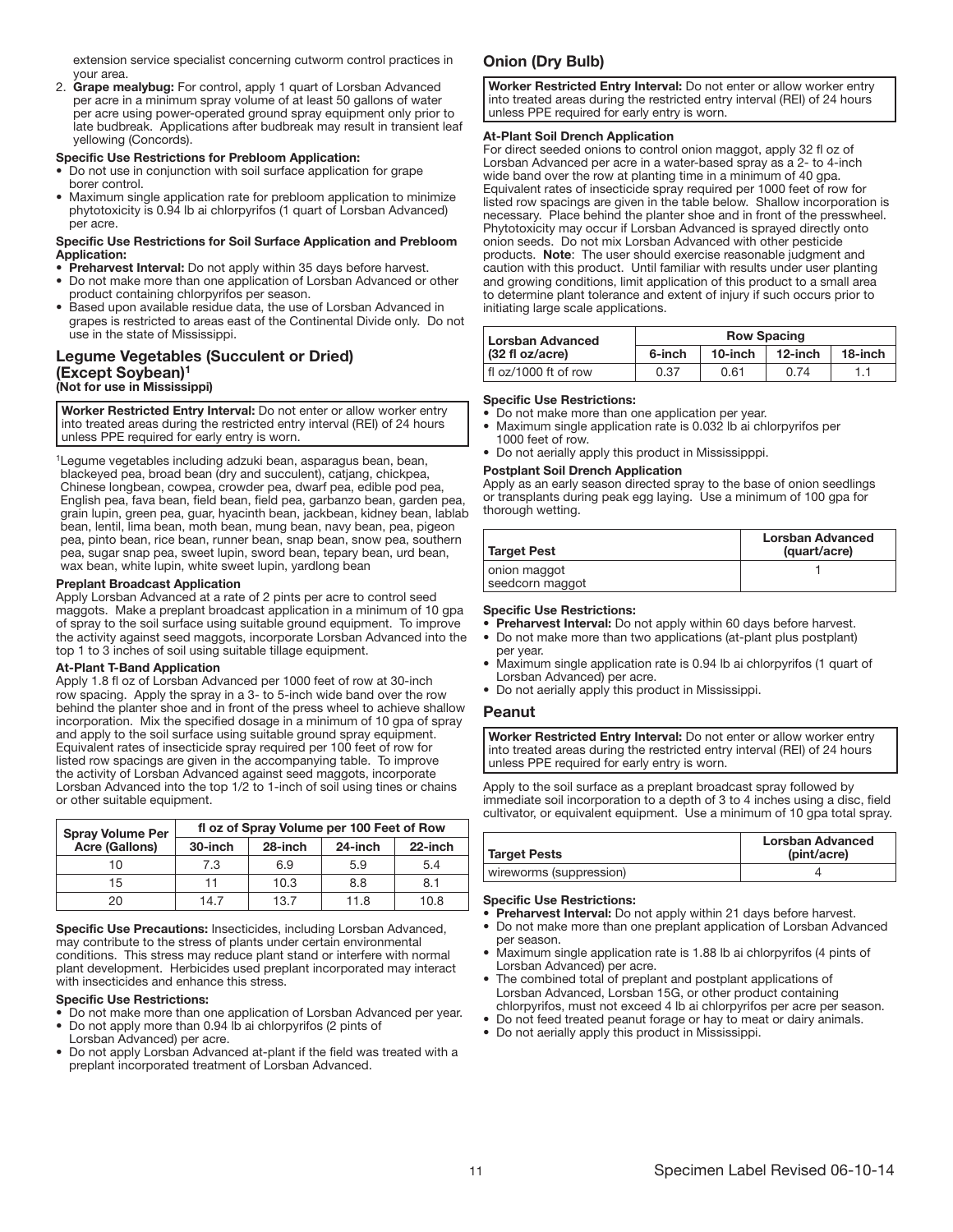# (For use only in California, Oregon and Washington)

Worker Restricted Entry Interval: Do not enter or allow worker entry into treated areas during the restricted entry interval (REI) of 24 hours unless PPE required for early entry is worn. ŗ

#### Postharvest Application

Mix the specified dosage in 100 to 400 gpa of spray and apply using an airblast speed sprayer or other suitable ground equipment.

| Target Pest                                | Lorsban Advanced<br>(pint/acre) |
|--------------------------------------------|---------------------------------|
| brown marmorated stink bug<br>codling moth |                                 |

#### Specific Use Restrictions:

- Do not make more than one postharvest application (prior to dormancy) per year.
- Maximum single application rate is 1.88 lb ai chlorpyrifos (4 pints of Lorsban Advanced) per acre.
- Do not harvest or use treated fruit for food or feed.
- Do not allow meat or dairy animals to graze in treated orchards.
- If unauthorized entry into a treated orchard cannot be prevented, then the orchard must be posted with appropriate signs according to the Worker Protection Standard while treated, unharvested fruit remains on the tree.

# Peppermint and Spearmint (Not for use in Mississippi)

Worker Restricted Entry Interval: Do not enter or allow worker entry into treated areas during the restricted entry interval (REI) of 24 hours unless PPE required for early entry is worn. ֧֖֚֕֕֡

Apply as a broadcast spray using a total spray volume of 10 gpa or more using ground equipment.

Chemigation: Lorsban Advanced may be applied through sprinkler irrigation systems at specified broadcast application rates to control listed foliar pests. See Chemigation Application section.

| Target Pests                                | Lorsban Advanced<br>(pint/acre) |
|---------------------------------------------|---------------------------------|
| cutworm (1)                                 | $2 - 4$                         |
| garden symphylans(2)<br>mint root borer (3) |                                 |

Numbers in parentheses (-) refer to Pest-Specific Use Directions.

#### Pest-Specific Use Directions:

- 1. Cutworms: Apply during May and June when field counts indicate damaging insect populations are developing or present. When larvae are less than 3/4 inch in length, use the 2 pint rate; otherwise, use a higher rate in the rate range.
- 2. Garden symphylans: Apply preplant to the soil surface. On the same day of treatment, incorporate the insecticide into the top 2 to 4 inches of soil using a disc, field cultivator, or equivalent equipment.
- 3. Mint borer: Apply postharvest when field counts indicate damaging insect populations are developing or present. If ground applied, follow with approximately 1 acre inch of sprinkler irrigation immediately after application to incorporate the insecticide into the soil or apply by chemigation.

#### Specific Use Restrictions:

- Preharvest Interval: Do not apply within 90 days before harvest. Make only one application of Lorsban Advanced or other product
- containing chlorpyrifos during the growing season.
- Do not make more than one preplant incorporated application in the spring.
- Make only one postharvest application of Lorsban Advanced or other product containing chlorpyrifos per season.
- Maximum single application rate is 1.88 lb ai chlorpyrifos (4 pints of Lorsban Advanced) per acre.
- Do not use in conjunction with a broadcast foliar application of Lorsban Advanced for cutworm control.

# Sorghum - Grain Sorghum (Milo)

Worker Restricted Entry Interval: Do not enter or allow worker entry into treated areas during the restricted entry interval (REI) of 24 hours unless PPE required for early entry is worn.

ļ Apply as a postemergence broadcast spray using sufficient spray volume to ensure thorough coverage of treated plants, but no less than 15 gpa for ground spray equipment or 2 to 5 gpa for aircraft equipment. Control may be reduced at low spray volumes under high temperature and wind conditions.

Chemigation: Lorsban Advanced may be applied through sprinkler irrigation systems at specified broadcast application rates to control listed foliar pests. See Chemigation Application section.

| <b>Target Pests</b>                                                    | <b>Lorsban Advanced</b><br>(pint/acre) |
|------------------------------------------------------------------------|----------------------------------------|
| sorghum midge (1)                                                      | 0.5                                    |
| grasshoppers<br>yellow sugar cane aphid and other aphids               | $0.5 - 1$                              |
| greenbug (2)                                                           | $0.5 - 2$                              |
| armyworms<br>chinch bugs (3)<br>cutworms<br>lesser cornstalk borer (3) | $1 - 2$                                |
| webworms                                                               |                                        |
| European and southwestern corn borer                                   | $1.5 - 2$                              |
| corn earworm                                                           | 2                                      |

Numbers in parentheses (-) refer to Pest-Specific Use Directions.

#### Pest-Specific Use Directions:

- 1. Sorghum midge: Apply when 30% to 50% of the seed heads are in bloom.
- 2. Greenbug: Use a higher rate in the rate range when pest populations are high.
- 3. Chinch bugs and lesser cornstalk borer: Apply as a directed spray toward the base of the plant using power-operated ground spray equipment with sufficient water to ensure coverage of an 8- to 12-inch band centered in the row. For plants less than 6 inches high, apply an 8- to 12-inch band centered over the row. Do not reduce the dosage for banded or directed applications. Concentrate the full labeled dosage rate in the treated zone.

#### Specific Use Precautions:

- To minimize the potential for chemical injury, do not apply Lorsban Advanced to drought stressed grain sorghum within three days following irrigation or rain except where the product is applied in irrigation water.
- Be aware that sorghum lines used in seed production fields may be more susceptible to chemical injury. Susceptible inbred lines or hybrids are likely to be at greater risk of yield-reducing chemical injury when treated at the higher application rates. Users should not apply more than 1 pint of Lorsban Advanced per acre to seed sorghum if the additional risk of crop injury is unacceptable.

#### Specific Use Restrictions:

- Preharvest Interval: Do not harvest for grain, forage, fodder, hay, or silage within 30 days after application of 1 pint of Lorsban Advanced per acre or within 60 days after application of rates above 1 pint per acre.
- Do not make more than three applications of Lorsban Advanced or other product containing chlorpyrifos per use season.
- Maximum single application rate is 0.94 lb ai chlorpyrifos (2 pints of Lorsban Advanced) per acre.
- Do not apply more than 1.41 lb ai chlorpyrifos (3 pints of Lorsban Advanced) per acre per season.
- Do not make a second application of Lorsban Advanced or other product containing chlorpyrifos within 10 days of the first application.
- Do not treat sweet varieties of sorghum.
- Do not aerially apply this product in Mississippi.

# Soybean

# (Not for use in Mississippi)

Worker Restricted Entry Interval: Do not enter or allow worker entry into treated areas during the restricted entry interval (REI) of 24 hours unless PPE required for early entry is worn.

#### ļ Soil Application

Apply as a broadcast treatment to soil surface in a minimum spray volume of 10 gpa using suitable ground spray equipment or as a band application. Use a higher rate in the rate range when there is increased pest pressure. For band application, equivalent rates of insecticide spray required per 100 feet of row for listed row spacing are given in the table below. For at-plant treatments, apply in a 4- to 6-inch band centered over the row. Position the spray nozzle in front of the planter shoe or press wheel or after the press wheel followed by a drag chain for light incorporation. Do not apply as an in-furrow treatment. For a postemergence rescue treatment, apply as a directed spray in a 9- to 12-inch band at the base of the plant. For plants less than 6 inches tall, apply over-the-top in a 6- to 12-inch band.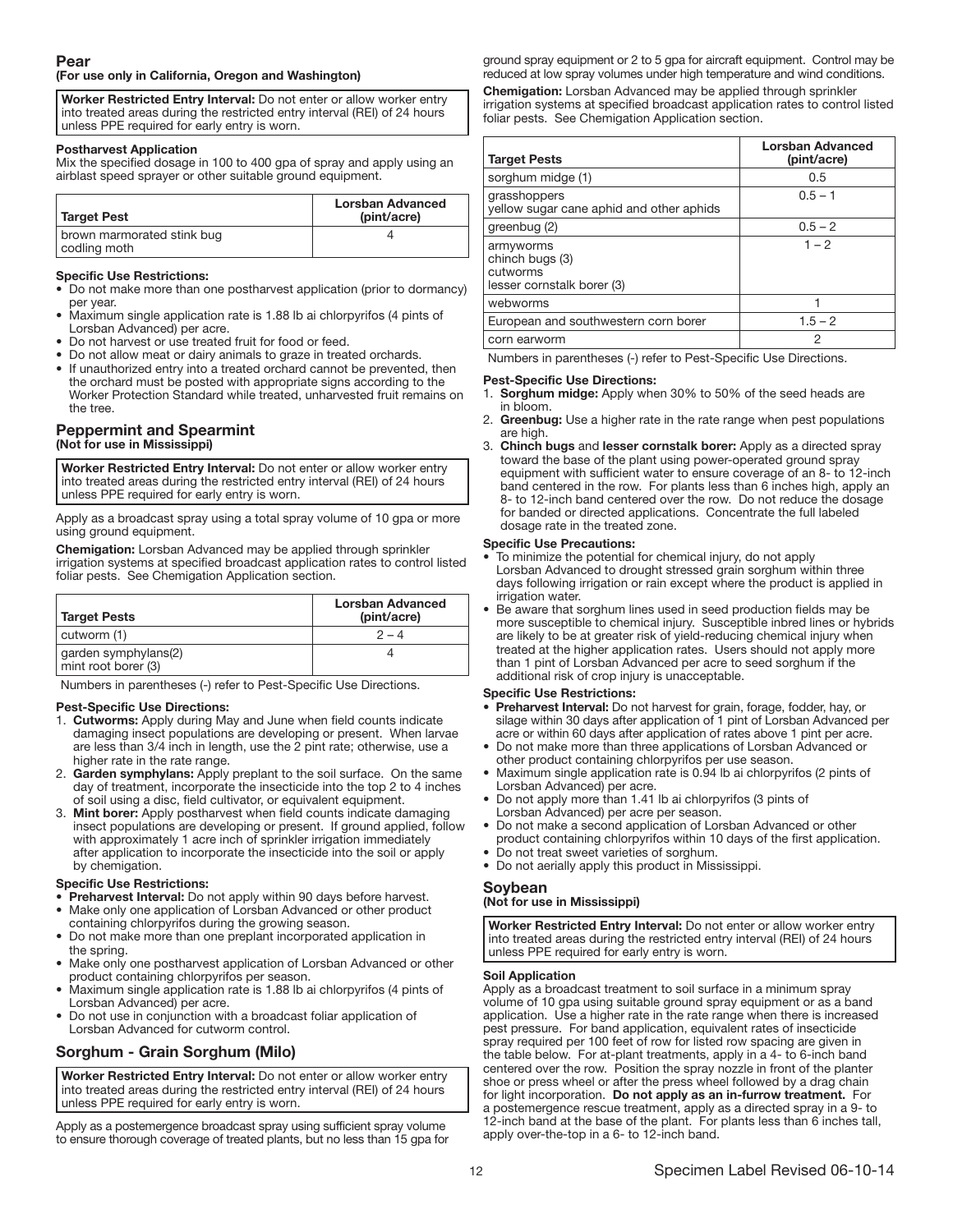| Target Pests                       | <b>At-Plant Treatment</b><br>(Broadcast, T-band<br>or Band) (pint/acre) | Postemergence<br><b>Rescue Treatment</b><br>(Band Only) (pint/acre) |
|------------------------------------|-------------------------------------------------------------------------|---------------------------------------------------------------------|
| cutworms<br>lesser cornstalk borer | $1 - 2$                                                                 | $1 - 2$                                                             |

| Fluid Ounces of Spray Required Per 100 Feet of Row for<br><b>Listed Row Spacings and Spray Volumes</b> |      |      |            |      |
|--------------------------------------------------------------------------------------------------------|------|------|------------|------|
| <b>Volume of Spray Per</b><br>Acre (gal)                                                               | 36"  | 32"  | <b>28"</b> | 24"  |
| 10                                                                                                     | 8.8  | 7.9  | 6.9        | 5.9  |
| 15                                                                                                     | 13.2 | 11.8 | 10.3       | 8.8  |
| 20                                                                                                     | 17.6 | 15.7 | 13.7       | 11.8 |

#### Ī Foliar Application

Apply as a postemergence broadcast spray using sufficient spray volume to ensure thorough coverage of treated plants, but no less than 15 gpa for ground spray equipment or 2 to 5 gpa for aircraft equipment. Apply when field counts indicate damaging pest populations are developing or present. Lorsban Advanced may be tank mixed with glyphosate products, such as Duramax or Durango DMA, when application is to be made to glyphosate-tolerant soybeans. Use a higher rate in the rate range when there is increased pest pressure.

Chemigation: Lorsban Advanced may be applied through sprinkler irrigation systems at specified broadcast application rates to control listed foliar pests. See Chemigation Application section.

| <b>Target Pests</b>                                                                                                                                                                                                    | Lorsban Advanced<br>(pint/acre) |
|------------------------------------------------------------------------------------------------------------------------------------------------------------------------------------------------------------------------|---------------------------------|
| grasshoppers<br>green cloverworm<br>spider mites (1)<br>velvetbean caterpillar                                                                                                                                         | $0.5 - 1$                       |
| armyworms<br>bean leaf beetle<br>corn earworm<br>cutworms<br>Mexican bean beetle<br>potato leafhopper<br>saltmarsh caterpillar and other woolly bears<br>soybean aphid<br>thistle caterpillar (painted lady butterfly) | $1 - 2$                         |
| brown marmorated stink bug<br>European corn borer<br>southern green stink bug                                                                                                                                          | 2                               |

Numbers in parentheses (-) refer to Pest-Specific Use Directions.

#### Pest-Specific Use Directions:

1. Spider mites: When large numbers of eggs are present, scout the treated area in 3 to 5 days. If newly hatched nymphs are present, make a follow-up application of a non-chlorpyrifos product that is effective against mites.

#### Specific Use Precaution:

• On determinate soybeans, do not make more than one application after pod set.

#### Specific Use Restrictions:

- Preharvest Interval: Do not apply within 28 days before harvest.
- Do not make more than three applications of Lorsban Advanced or other product containing chlorpyrifos per year.
- Maximum single application rate is 0.94 lb ai chlorpyrifos (2 pints of Lorsban Advanced) per acre.
- Do not apply more than a total of 2.82 lb ai chlorpyrifos (6 pints of Lorsban Advanced) per acre per season.
- Do not make a second application of Lorsban Advanced or other product containing chlorpyrifos within 14 days of the first application.
- Do not allow meat or dairy animals to graze in treated areas or otherwise feed treated soybean forage, hay, and straw to meat or dairy animals.

## **Strawberry** (Not for use in Mississippi)

Worker Restricted Entry Interval: Do not enter or allow worker entry into treated areas during the restricted entry interval (REI) of 24 hours unless PPE required for early entry is worn. ŗ

#### Preplant Incorporation Application

Apply Lorsban Advanced in sufficient water to ensure uniform soil coverage and incorporate into the soil in the spring for protection of strawberries during the following year.

| <b>Target Pest</b>        | <b>Lorsban Advanced</b><br>(quart/acre) |
|---------------------------|-----------------------------------------|
| garden symphylans<br>grub |                                         |

#### Ī Foliar Application

Apply as a broadcast foliar spray when buds first appear and repeat application 10 to 14 days later. Use a minimum spray volume of 40 gpa.

| Target Pest           | Lorsban Advanced<br>(quart/acre) |
|-----------------------|----------------------------------|
| strawberry bud weevil |                                  |

#### Ī Postharvest Application

Apply as a directed spray to crown of strawberry plants immediately after harvest and after plants are topped. Repeat application, if required, 14 to 18 days later. Use a minimum spray volume of 100 gpa.

| Target Pest           | <b>Lorsban Advanced</b><br>(quart/acre) |
|-----------------------|-----------------------------------------|
| strawberry crown moth |                                         |
|                       |                                         |

#### Specific Use Precautions:

- Do not tank mix Lorsban Advanced with pesticides, surfactants, or fertilizer formulations unless prior use has shown the combination non-injurious under your current conditions of use.
- Phytotoxicity may occur when Lorsban Advanced is applied to strawberries under conditions of high temperature and drought stress.

#### Specific Use Restrictions:

- Preharvest Interval: Do not apply within 21 days before harvest. Preplant Application: Do not make more than one application of Lorsban Advanced or other product containing chlorpyrifos per year.
- Foliar and Postharvest Applications: Do not make more than two applications of Lorsban Advanced or other product containing chlorpyrifos per year.
- Postharvest Application: Do not sprinkle irrigate for one week following application.
- Maximum single application rate is 1.88 lb ai chlorpyrifos (2 quarts of Lorsban Advanced) per acre for preplant incorporation and 0.94 lb ai chlorpyrifos (1 quart of Lorsban Advanced) per acre for foliar and postharvest application.
- Do not make a second application of Lorsban Advanced or other product containing chlorpyrifos within 10 days of the first foliar application and within 14 days of postharvest application.
- For prebloom use only. Do not apply after berries start to form or when berries are present.

#### Sugarbeet

# (Not for use in Mississippi)

Worker Restricted Entry Interval: Do not enter or allow worker entry into treated areas during the restricted entry interval (REI) of 24 hours unless PPE required for early entry is worn.

#### ֧֖֖֖֚֕֕֜ Soil Application (At-Planting or Preplant Incorporated)

To reduce feeding damage from early season insects such as cutworms, apply at-planting or as a preplant treatment and incorporate to a depth of 1 to 2 inches. Do not apply as an in-furrow treatment. Apply 1 pint of Lorsban Advanced per planted acre to a 10-inch wide band centered over the row for furrows 30 inches apart. (For rows 30 inches apart, this is equivalent to 9.2 fl oz of Lorsban Advanced per 10,000 feet of row). For other row widths, adjust the spray volume per planted acre in proportion to the length of row actually treated.

#### Postemergence Application

Apply specified rate as a broadcast or banded foliar spray. Treat when field counts indicate that damaging insect populations are developing or present.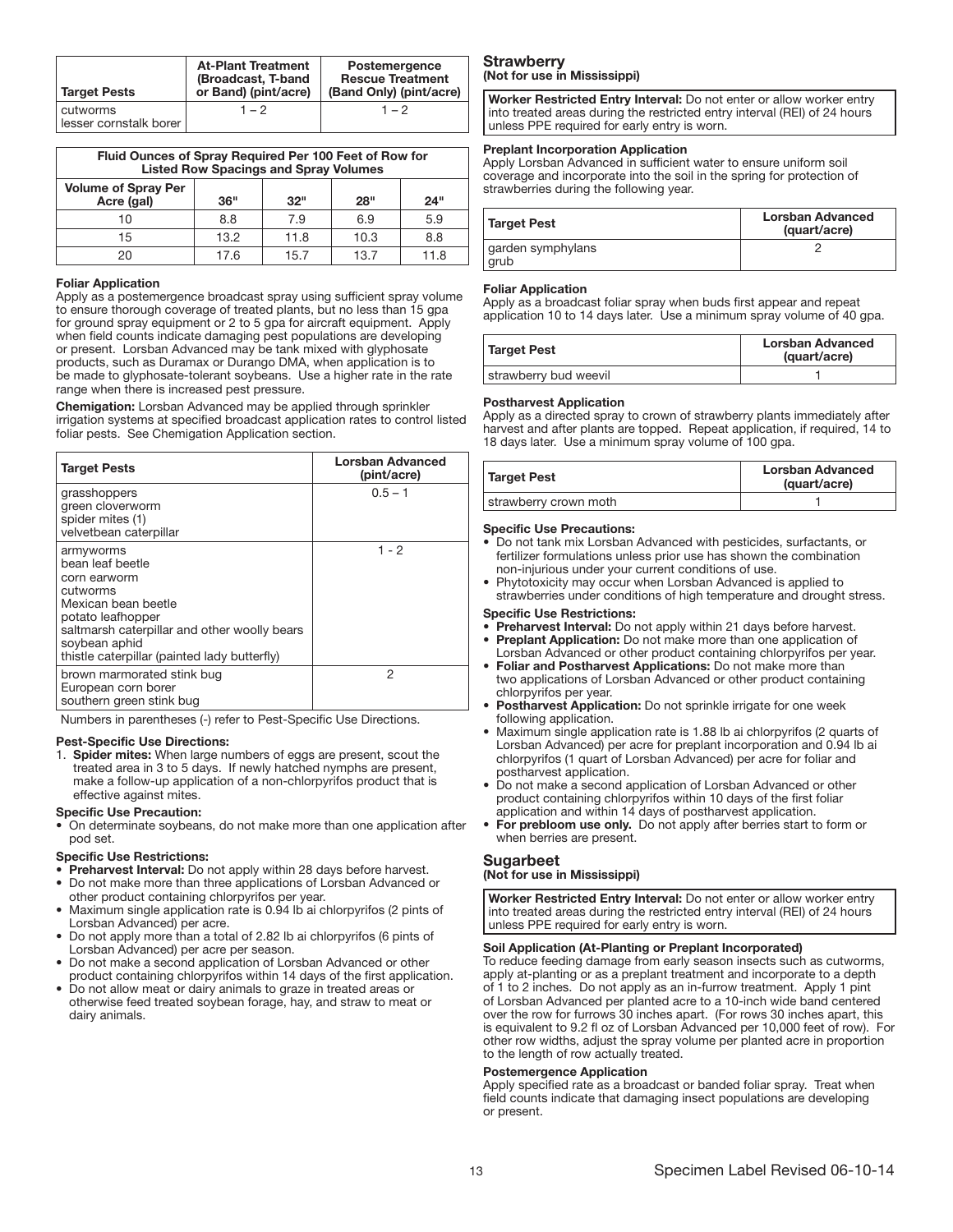Broadcast Application: Apply the specified dosage in water using 2 to 5 gpa of finished spray when using aerial spray equipment or 10 to 30 gpa when using ground spray equipment. Chemigation: Lorsban Advanced may be applied through sprinkler irrigation systems at specified broadcast application rates to control listed foliar pests. See Chemigation Application section for application instructions.

Banded Foliar Spray: Apply the specified rate within the band using a minimum of 7 gallons of spray volume in a 5- to 7-inch wide band centered over the row. Do not reduce the rate for band applications. Concentrate the full labeled dosage rate (see band rates in table below) in the treated zone. For best results, lightly incorporate band-applied treatments, either mechanically or with irrigation.

|                                                               | <b>Lorsban Advanced</b>         |                            |
|---------------------------------------------------------------|---------------------------------|----------------------------|
| <b>Target Pests</b>                                           | <b>Broadcast</b><br>(pint/acre) | <b>Band</b><br>(pint/acre) |
| grasshoppers (1)                                              | $0.5 - 1$                       |                            |
| leafminers<br>spider mites                                    |                                 | 0.67                       |
| tarnished plant bug (Lygus)                                   |                                 |                            |
| aphids<br>fall armyworm<br>yellowstriped armyworm<br>webworms | $1 - 2$                         | $0.67 - 1.33$              |
| beet armyworm                                                 | $1.5 - 2$                       | $1 - 1.33$                 |
| cutworms<br>flea beetle adults                                | 2                               | 1.33                       |
| sugarbeet root maggot<br>adults (2), (5)                      | $0.5 - 1$                       |                            |
| sugarbeet root maggot<br>larvae (3), (5)                      |                                 | $1.33 - 2$                 |
| sugarbeet root maggot<br>larvae (4), (5)                      | 2                               | $1.33 - 2$                 |

Numbers in parentheses (-) refer to "Pest-Specific Use Directions".

#### Pest-Specific Use Directions:

- 1. Grasshoppers: The low rate will control small nymphs (1st through 3rd instar).
- 2. Sugarbeet root maggot adults: Apply anytime from 7 days before until 3 days after peak adult emergence in order to target adults present at time of application based upon local field trap monitoring.
- 3. Sugarbeet root maggot larvae: Use as primary treatment to control root maggot larvae. Base application timing on local field trap monitoring. Apply anytime from 7 days before until 3 days after peak adult emergence.
- 4. Sugarbeet root maggot larvae: Use as a supplemental postemergence treatment following an at-plant insecticide application for control of root maggot larvae. Base application timing upon local field trap monitoring. Apply anytime from 7 days before until 3 days after peak adult emergence.
- 5. Sugarbeet root maggot: To prevent the potential development of insecticide resistance, producers are encouraged to take the following steps: (1) avoid making more than two applications of Lorsban Advanced per season when adults are active; (2) if an organophosphate insecticide was applied at planting, make no more than one postemergence application of Lorsban Advanced when adults are active.

#### Specific Use Restrictions:

- Preharvest Interval: Do not apply within 30 days before harvest of beet roots and tops.
- Do not make more than three applications of Lorsban Advanced or other product containing chlorpyrifos per season.
- Maximum single application rate is 0.94 lb ai chlorpyrifos (2 pints of Lorsban Advanced) per acre.
- Do not apply more than a total of 2.82 lb ai chlorpyrifos (6 pints of Lorsban Advanced) per acre per season.
- Do not make a second application of Lorsban Advanced or other product containing chlorpyrifos within 10 days of the first application.
- Do not allow meat or dairy animals to graze in treated areas or harvest treated beet tops as feed for meat or dairy animals within 30 days of last treatment.
- To avoid unacceptable crop injury, do not tank mix Lorsban Advanced with Quadris or Headline or with any EC formulation or any tank mix containing an oil adjuvant.

# Sunflower (Not for use in Mississippi)

Worker Restricted Entry Interval: Do not enter or allow worker entry into treated areas during the restricted entry interval (REI) of 24 hours unless PPE required for early entry is worn.

#### ŗ Preplant Incorporation Application

Broadcast apply to soil surface in a minimum spray volume of 10 gpa using suitable ground spray equipment. On the same day of treatment, incorporate the insecticide into the top 2 to 4 inches of soil using a disc, field cultivator, or equivalent equipment. Use a higher rate in the rate range when there is increased pest pressure.

| Target Pests | <b>Lorsban Advanced</b><br>(pint/acre) |
|--------------|----------------------------------------|
| l cutworms   | $9 - 4$                                |

#### Ī Postemergence Broadcast Application

Apply as a postemergence broadcast spray using sufficient spray volume to ensure thorough coverage of treated plants, but no less than 15 gpa for ground spray equipment or 2 to 5 gpa for aircraft equipment. Use a higher rate in the rate range when there is increased pest pressure.

| <b>Target Pests</b>                                                                                                                         | Lorsban Advanced<br>(pint/acre) |
|---------------------------------------------------------------------------------------------------------------------------------------------|---------------------------------|
| grasshoppers                                                                                                                                |                                 |
| banded sunflower moth<br>seed weevil (4)<br>stem weevil (2)<br>sunflower beetle larvae and adults (1)<br>sunflower moth (3)<br>woolly bears | $1 - 1.5$                       |
| cutworms                                                                                                                                    | 2                               |
| tarnished plant bug (Lygus) (5)                                                                                                             | 1 - 2                           |

Numbers in parentheses (-) refer to Pest-Specific Use Directions.

#### Pest-Specific Use Directions:

- 1. Sunflower beetle: For control of larvae or adults, treat when field counts indicate 10 larvae or 1 to 2 adults per seedling.
- Stem weevil: Optimal treatment time is within 5 to 7 days after adult weevils begin to appear.
- 3. Sunflower moth: To control, make first application during early 1% to 5% bloom stage.
- Seed weevil: To control, apply when field counts indicate 10 to 12 adults per plant for oil crop varieties and 1 to 3 adults per plant on confectionery crop varieties.
- 5. Tarnished plant bug (*Lygus*): Use a higher rate in the rate range where populations are heavy. Apply at the onset of pollen spread or approximately 10% bloom (R-5 growth stage). For best protection, make a second application 10 days later. Use sufficient water to ensure thorough coverage of treated plants.

#### Specific Use Restrictions:

- Preharvest Interval: Do not apply within 42 days before harvest.
- Do not make more than three applications of Lorsban Advanced or other product containing chlorpyrifos per season.
- Maximum single application rate is 1.88 lb ai chlorpyrifos (4 pints of Lorsban Advanced) per acre for preplant incorporation and 0.94 lb ai chlorpyrifos (2 pints of Lorsban Advanced) per acre for postemergence broadcast treatment.
- Do not apply more than a total of 2.82 lb ai chlorpyrifos (6 pints of Lorsban Advanced) per acre per season.
- Do not make a second application of Lorsban Advanced or other product containing chlorpyrifos within 10 days of the first application.
- Do not allow meat or dairy animals to graze in treated areas.

# Sweet Potato

Worker Restricted Entry Interval: Do not enter or allow worker entry into treated areas during the restricted entry interval (REI) of 24 hours unless PPE required for early entry is worn.

Apply to the soil surface as a preplant broadcast spray to reduce the feeding damage caused by listed pests. Use a spray volume of 10 gpa or more. Incorporate immediately after application to a depth of 4 to 6 inches using a rotary hoe, disc cultivator, or other suitable incorporation equipment. Plant sweet potatoes in the usual manner no more than 14 days after treatment. Delaying planting more than 14 days after application will reduce the time interval of protection against feeding damage.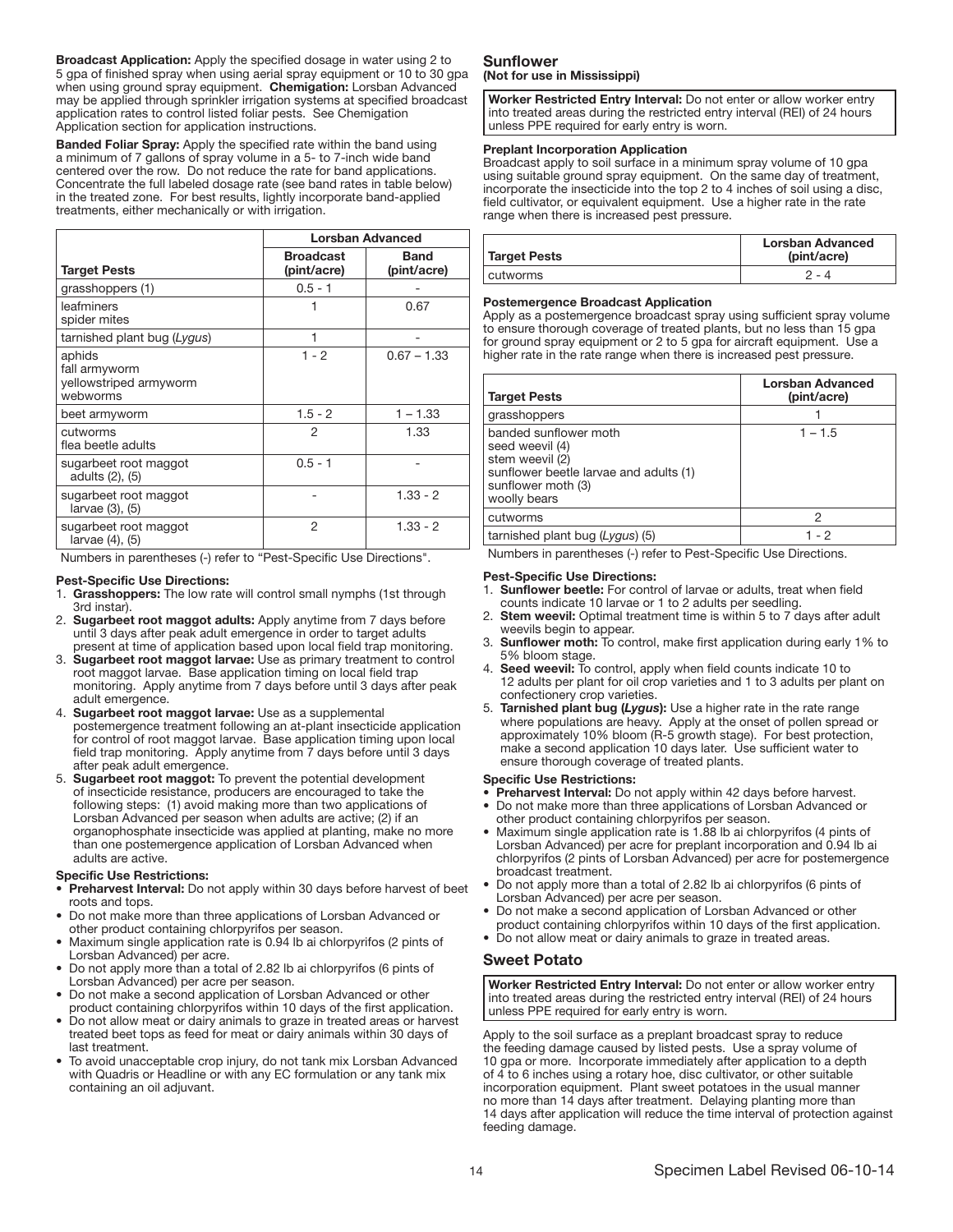| <b>Target Pests</b>                                                       | Lorsban Advanced<br>(pint/acre) |
|---------------------------------------------------------------------------|---------------------------------|
| Conoderus (wireworm)<br>sweet potato flea beetle<br>Systena (flea beetle) |                                 |

#### Specific Use Precaution:

• Lorsban Advanced will not control false wireworms, white fringe beetle or other grubs that attack sweet potatoes.

Specific Use Restrictions:

- Preharvest Interval: Do not apply within 125 days before harvest. • Do not make more than one application of Lorsban Advanced or other
- product containing chlorpyrifos per season. • Maximum single application rate is 1.88 lb ai chlorpyrifos (4 pints of
- Lorsban Advanced) per acre. • Do not aerially apply this product in Mississippi.

#### **Tobacco**

Worker Restricted Entry Interval: Do not enter or allow worker entry into treated areas during the restricted entry interval (REI) of 24 hours unless PPE required for early entry is worn.

ļ Apply as a preplant broadcast spray to reduce the feeding damage caused by listed pests. Apply 24 to 48 hours before bedding and transplanting using a spray volume of 10 gpa or more. Incorporate immediately after application to a depth of 2 to 4 inches using suitable incorporation equipment.

Before broadcast application of Lorsban Advanced onto existing beds, knock down beds to final shape for transplanting. Use PTO-driven implements that will incorporate Lorsban Advanced to a depth of 4 inches.

| <b>Target Pests</b>                                                      | <b>Lorsban Advanced</b><br>(pint/acre) |
|--------------------------------------------------------------------------|----------------------------------------|
| cutworms<br>I flea beetles<br>mole crickets<br>root maggots<br>wireworms |                                        |

٦ To control the above listed pests and suppress populations of rootknot nematodes in all tobacco growing regions, use Lorsban Advanced in a tank mix with Nemacur 3 at the rate of 2 pints of Lorsban Advanced plus 4 quarts of Nemacur 3 per acre. Read and carefully follow all applicable directions, restrictions, and precautions on labeling for Nemacur 3 used in combination with Lorsban Advanced. Apply the specified rate(s) to the soil surface in a spray volume of 10 gpa or more 24 to 48 hours before bedding and transplanting. Immediately following application, incorporate into the soil to a depth of at least 4 inches using suitable equipment. Where the nematode species *Meloidogyne arenaria* or *M. javanica* are present, or there are high populations of *M. incognita*, apply Telone® II soil fumigant at the specified label rate.

#### Specific Use Restrictions:

- Do not make more than one application of Lorsban Advanced or other product containing chlorpyrifos per season.
- Maximum single application rate is 1 lb ai chlorpyrifos (2 pints of Lorsban Advanced) per acre.
- Do not aerially apply this product in Mississippi.

# Tree Fruits,<sup>1</sup> Almond, and Walnut (Dormant/Delayed Dormant Sprays)

(Not for use in Mississippi)

Worker Restricted Entry Interval: Do not enter or allow worker entry into treated areas during the restricted entry interval (REI) of 4 days for tree fruits and 24 hours for almond and walnut unless PPE required for early entry is worn. ŗ

<sup>1</sup>Apple, cherry, nectarine, peach, pear, plum, prune

Apply as a dormant or delayed dormant spray. While Lorsban Advanced may be used without oil, for best results, use oil to control additional pests, such as European red mite. See precautions for use of oil below. Apply as a concentrate or dilute spray using conventional, poweroperated spray equipment. For dilute sprays (greater than 200 gpa), use sufficient spray volume to completely wet tree foliage, but not to point of runoff. For concentrate sprays (less than 200 gpa), uniformly apply an equivalent amount of Lorsban Advanced per acre.

Use a higher rate in the rate range when there is increased pest pressure.

#### Use Precautions for Tree Fruits, Almond and Walnut:

- Cold or dry conditions may cause Lorsban Advanced plus oil sprays to infuse into trees, resulting in bud damage or bud drop. Do not apply until winter rains or irrigation has replenished soil moisture such that bark and twigs are not desiccated.
- To avoid contamination of irrigation tail waters, do not flood irrigate within 24 hours of application of Lorsban Advanced.

#### Use Restrictions for Tree Fruits, Almond and Walnut:

- Make only-one application of chlorpyrifos during the dormant season. • For apple, do not make more than one application of Lorsban Advanced to the apple tree trunk per year as either a prebloom or post-bloom application
- Do not use more than a total of 1.88 lb ai chlorpyrifos (4 pints of Lorsban Advanced) per acre per season as a dormant/delayed dormant application.
- Do not allow meat or dairy animals to graze in treated orchards.

#### Almond, Cherry, Nectarine, Peach, Pear, Plum, Prune

| American plum borer<br>$1.5 - 4$<br>brown almond mite<br>climbing cutworms<br>European red mite<br>greater peach tree borer<br>lesser peach tree borer<br>mealy plum aphid<br>peach twig borer<br>pear psylla adults<br>San Jose scale | <b>Target Pests</b> | Lorsban Advanced<br>(pint/acre) |
|----------------------------------------------------------------------------------------------------------------------------------------------------------------------------------------------------------------------------------------|---------------------|---------------------------------|
|                                                                                                                                                                                                                                        |                     |                                 |

#### Ī Specific Use Precautions for Almond, Cherry, Nectarine, Peach, Pear, Plum, Prune:

• Avoid contact with foliage in sweet cherries as premature leaf drop may result.

#### Specific Use Restrictions for Almond, Cherry, Nectarine, Peach, Pear, Plum, Prune:

• Do not make a soil or foliar application of Lorsban Advanced or other product containing chlorpyrifos within 10 days of a dormant/delayed dormant application of chlorpyrifos to the orchard.

#### Additional Restrictions Specific to California for Almond, Cherry, Nectarine, Peach, Pear, Plum, Prune:

- Do not use more than 1% dormant oil and/or penetrating surfactants in almond orchards less than 4 years old.
- Use a minimum of 100 gpa of total spray volume.
- Use up to 2% supreme oil with no more than 4 gpa on almonds. Use up to 2% supreme oil with no more than 6 gpa on peaches
- and nectarines. • Refer to the University of California pest management guide for pears,
- plums, and prunes.
- In orchards with high overwintering populations of European red mite or brown almond mite, use higher spray volumes that allow for the use of higher per acre rates of oil.
- Do not use any adjuvants or surfactants in addition to, or as a substitute for, a petroleum spray oil in a tank mix with Lorsban Advanced.
- Do not apply on almonds in the following counties in California: Butte, Colusa, Glenn, Solano, Sutter, Tehama, Yolo, and Yuba.

#### Apple

L

| <b>Target Pests</b>                                                                                                 | <b>Lorsban Advanced</b><br>(pint/acre) |
|---------------------------------------------------------------------------------------------------------------------|----------------------------------------|
| climbing cutworms<br>Lygus<br>obliquebanded leafroller<br>pandemis leafroller<br>rosy apple aphid<br>San Jose scale | $1.5 - 4$                              |

#### Specific Use Restrictions for Apple:

• Only one application of any chlorpyrifos containing product can be made per year. The application can be either a prebloom dormant/ delayed dormant spray to the canopy or the trunk, or a post-bloom application to the lower 4 feet of the trunk (for post-bloom application instructions and restrictions on apple, refer to Apple Tree Trunk section of the label).

#### Additional Restrictions Specific to California for Apple:

Use a minimum of 100 gpa of total spray volume. Refer to the University of California pest management guide for apples.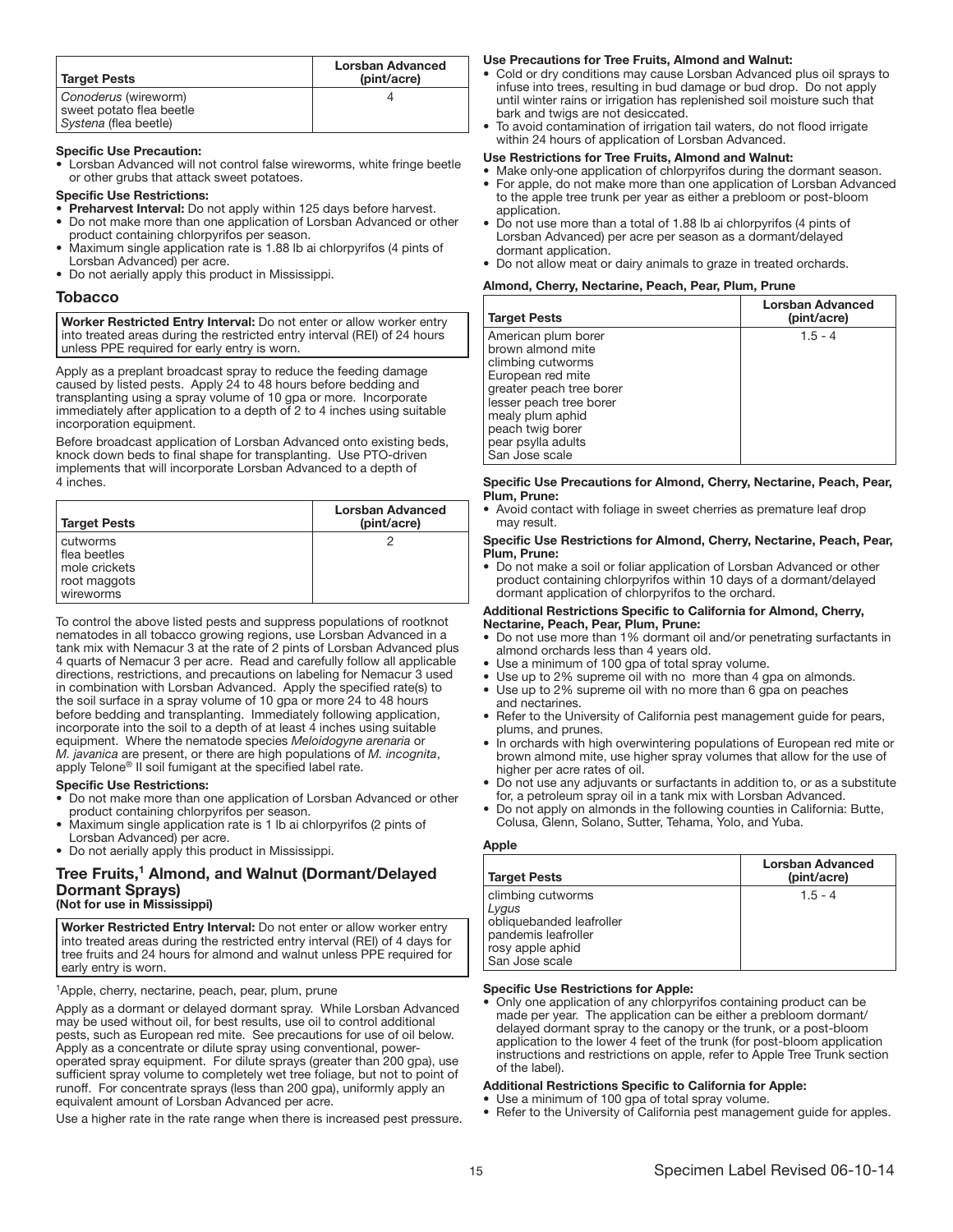- In orchards with high overwintering populations of European red mite or brown almond mite, use higher spray volumes that allow for the use of higher per acre rates of oil.
- Do not use any adjuvants or surfactants in addition to, or as a substitute for, a petroleum spray oil in a tank mix with Lorsban Advanced.

# Tree Fruits<sup>1</sup> and Almond (Trunk Spray or Preplant Dip) (Not for use in Mississippi)

Worker Restricted Entry Interval: Do not enter or allow worker entry into treated areas during the restricted entry interval (REI) of 4 days for tree fruits and 24 hours for almond unless PPE required for early entry is worn. ŗ

# <sup>1</sup>Cherry, nectarine, peach, plum

Apply Lorsban Advanced to tree trunks and lower branches using a coarse, low-pressure spray to control pests listed in the following table. Use a higher rate in the rate range when there is increased pest pressure. Unless otherwise specified, a second application may be made after two weeks and a third application may be made after harvest. Avoid spray contact with foliage in sweet cherries as premature leaf drop may result. Consult your state agricultural experiment station or extension service specialist for proper application timing for your area.

| <b>Crops</b>                         | <b>Target Pests</b>                                                        | <b>Lorsban Advanced</b><br>(quart/100 gal) |
|--------------------------------------|----------------------------------------------------------------------------|--------------------------------------------|
| cherry                               | American plum borer<br>greater peach tree borer<br>lesser peach tree borer | $1.5 - 3$                                  |
| almond<br>nectarine<br>peach<br>plum | peach tree borers (1) (2)                                                  |                                            |

Numbers in parentheses (-) refer to Pest-Specific Use Directions.

#### Pest-Specific Use Directions:

- 1. Preplant Dip Application (Peaches and Nectarines Only). For preplant control of peachtree borer, use Lorsban Advanced at the equivalent application rate of 3 quarts per 100 gallons of water. Dip trees several inches above the grafting bud scar and plant immediately or allow them to dry before returning to storage. Do not allow peach trees to remain in contact with the dip solution.
- 2. Peach tree borer: For control in established trees, apply before newly hatched borers enter the tree. Use as a coarse, low-pressure trunk spray and thoroughly wet all bark areas from ground level to scaffold limbs. Do not allow spray to contact fruit. Consult written recommendations provided by your State agricultural experiment station or extension service specialist for proper time to treat in your area.

#### Specific Use Restrictions:

- Preharvest Interval: Do not apply within 14 days before harvest of almonds, nectarines, peaches and plums or within 21 days before harvest of cherries.
- Do not make more than one chlorpyrifos application per year in nectarines peaches, and no more than three chlorpyrifos applications per year in cherries.
- Do not allow meat or dairy animals to graze in treated orchards.

# Tree Nuts<sup>1</sup> (Foliar Sprays)

Worker Restricted Entry Interval: Do not enter or allow worker entry into treated areas during the restricted entry interval (REI) of 24 hours unless PPE required for early entry is worn.

#### ŗ <sup>1</sup>Almond, filbert, pecan, walnut

Apply Lorsban Advanced as a foliar spray at the dosages indicated to control pests listed in the following table. Mix the required dosage in sufficient water to ensure thorough and complete coverage of the foliage and crop and apply as a concentrate or dilute spray using conventional, power-operated spray equipment. For dilute sprays applied to tree nut crops, mix the required dosage in sufficient water to allow for spray to runoff. For concentrate sprays, apply an equivalent amount of Lorsban Advanced per acre. Treat when pests appear or in accordance with local conditions. Aerial application may result in less effective insect control because of reduced coverage. Consult your State agricultural experiment station, certified pest control advisor, or extension service specialist for specific use information in your area.

| <b>Crops</b> | <b>Target Pests</b>                                                                          |                                                                                | Lorsban<br>Advanced<br>(pint/acre) |
|--------------|----------------------------------------------------------------------------------------------|--------------------------------------------------------------------------------|------------------------------------|
| almond       | leaf footed plant bug<br>navel orangeworm                                                    | peach twig borer<br>San Jose scale                                             |                                    |
| filbert      | brown marmorated<br>stink bug<br>eye-spotted bud moth<br>filbert aphid<br>filbert leafroller | filbert worm<br>obliquebanded leafroller<br>omnivorous leaftier<br>winter moth | $3 - 4$                            |
| pecan        | blackmargined<br>aphid (1)<br>spittlebugs (2)                                                | yellow pecan<br>aphid (1)                                                      | $1 - 4$                            |
|              | fall webworm                                                                                 | pecan nut casebearer                                                           | $1.5 - 4$                          |
|              | black pecan aphid<br>brown marmorated<br>stink bug<br>hickory shuckworm (3)                  | Phylloxera spp.(4)<br>pecan leaf scorch mite<br>(suppression) (5)              | $2 - 4$                            |
| walnut       | codling moth<br>walnut husk fly                                                              | walnut scale                                                                   | 4                                  |

Numbers in parentheses (-) refer to Pest-Specific Use Directions.

#### Pest-Specific Use Directions:

- 1. Yellow pecan aphid and blackmargined aphid: For control, apply in tank mix combination with the specified rate of a pyrethroid insecticide labeled for control or suppression of these aphids.
- 2. Spittlebug: For control, use a dosage of 2 to 4 pint per acre for concentrate sprays.
- 3. Hickory shuckworm, For best results, make two applications, 10 to 14 days apart.
- 4. *Phylloxera* spp.: For best control, make two applications at a 10-day interval using a minimum of 1 pint of Lorsban Advanced per acre starting at bud swell.
- 5. Pecan leaf scorch mite: For suppression, use a preventative program.

#### Specific Use Precautions:

- Lorsban Advanced is highly toxic to bees exposed to direct treatment and should not be applied when bees are foraging in the treated area.
- To avoid contamination of irrigation tail waters, do not flood irrigate within 24 hours of application of Lorsban Advanced.

#### Specific Use Restrictions:

- Preharvest Interval: Do not apply within 14 days before harvest of almonds, filberts and walnuts, or 28 days before harvest of pecans.
- Do not make more than three total applications of Lorsban Advanced or other product containing chlorpyrifos per season to almonds, pecans and filberts and no more than two applications per season on walnuts.
- Do not apply more than a total of 3.76 lb ai chlorpyrifos (8 pints of Lorsban Advanced) per acre per season as a foliar spray.
- Do not make a second application of Lorsban Advanced or other product containing chlorpyrifos within 10 days of the first application.
- Do not allow meat or dairy animals to graze in treated orchards.
- Do not use on almond, filbert or walnut in Mississippi.
- Do not aerially apply this product in Mississippi.

### Tree Nut<sup>1</sup> Orchard Floors (Not for use in Mississippi)

Worker Restricted Entry Interval: Do not enter or allow worker entry into treated areas during the restricted entry interval (REI) of 24 hours unless PPE required for early entry is worn.

#### ֧֖֚֕֕֜ <sup>1</sup>Almond, pecan, walnut

Apply as a ground broadcast spray directed to the orchard floor using ground application equipment that will apply the spray uniformly. Do not allow spray to contact foliage or fruit. Treat when ant activity (excluding fire, harvester, carpenter, and pharaoh ants) becomes evident in the orchard. Since worker ants (excluding fire, harvester, carpenter, and pharaoh ants) cease most of their foraging activity at temperatures above 90°F, best results will be achieved if applied at a time of day when temperatures are below 90°F.

Chemigation: Lorsban Advanced may be applied to almond, pecan and walnut orchard floors through sprinkler irrigation systems only if the system uniformly covers the soil surface at the base of the tree. Use specified broadcast application rates to control listed pests. See Chemigation Application section.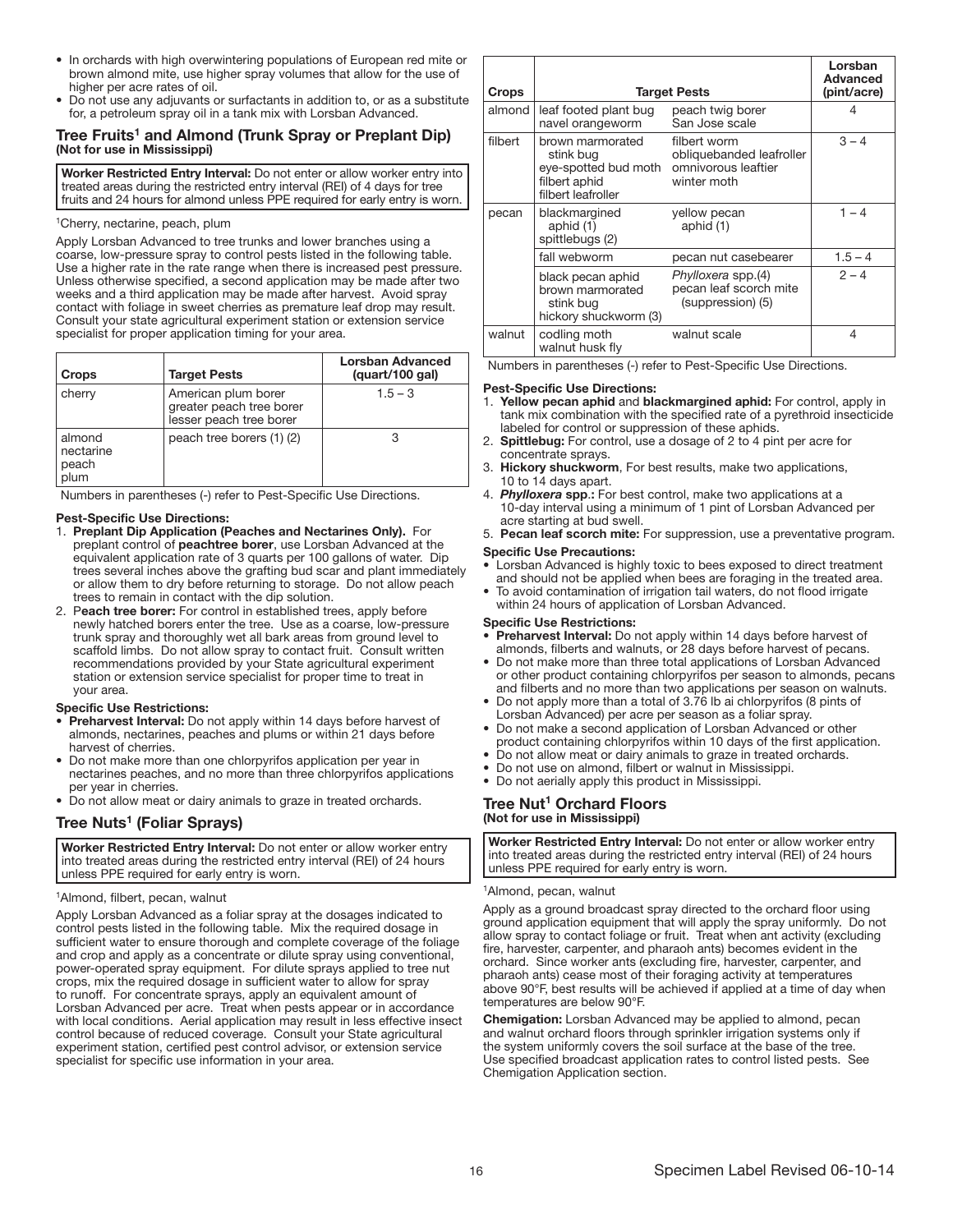| <b>Orchard Floor</b> | <b>Target Pests</b> | Lorsban Advanced<br>(pint/acre) |
|----------------------|---------------------|---------------------------------|
| pecan                | ants $(1)$          |                                 |
| almond<br>walnut     |                     | $4 - 8$                         |

Numbers in parentheses (-) refer to Pest Specific Use Directions.

#### Pest Specific Use Directions:

1. Excludes fire, harvester, carpenter, and pharaoh ants.

Eliminate weed growth that would prevent uniform coverage of the orchard floor by mowing or herbicide treatment. Foliar applications of Lorsban Advanced may be made in addition to the orchard floor treatment.

# Specific Use Precaution:

• To avoid contamination of irrigation tail waters, do not flood irrigate within 24 hours of application of Lorsban Advanced.

#### Specific Use Restrictions:

- Preharvest Interval: Do not apply within 14 days before harvest. • Do not make more than two applications of Lorsban Advanced or other product containing chlorpyrifos per season to the orchard floor. If the
- 8 pint per acre rate is used, a second application is not allowed. • Do not apply more than 3.76 lb ai chlorpyrifos (8 pints of
- Lorsban Advanced) per acre per season to the orchard floor. • Do not make a second application of Lorsban Advanced or other product containing chlorpyrifos within 10 days of the first application.
- 
- Do not allow meat or dairy animals to graze in treated orchards.

#### **Turfgrass** (Not for use in Mississippi)

Worker Restricted Entry Interval: Do not enter or allow worker entry into treated areas during the restricted entry interval (REI) of 24 hours unless PPE required for early entry is worn. ļ

Dilute Lorsban Advanced in water and apply to turfgrass grown for sod using suitable application equipment. For best results, turfgrass should be moist at time of treatment.

|                                                                                                                                                                                                                                       |                                                                                                                                                                                                                                                      | <b>Lorsban Advanced</b> |                |
|---------------------------------------------------------------------------------------------------------------------------------------------------------------------------------------------------------------------------------------|------------------------------------------------------------------------------------------------------------------------------------------------------------------------------------------------------------------------------------------------------|-------------------------|----------------|
| <b>Pests</b>                                                                                                                                                                                                                          |                                                                                                                                                                                                                                                      | fl $oz/$<br>1000 sq ft  | quart/<br>acre |
| ants $(1)$<br>armyworms<br>heet<br>fall<br>vellowstriped<br>centipedes<br>chiggers<br>chinch bugs<br>crickets<br>cutworms<br>deer ticks<br>earwigs<br>European crane<br>fly larvae<br>fiery skipper<br>fleas<br>gnats<br>grasshoppers | greenbug aphids<br>green June beetle<br>grubs<br>leafhoppers<br>Lucerne moth<br>millipedes<br>mites<br>Bermudagrass stunt<br>clover<br>winter grain<br>mosquitoes<br>pillbugs<br>springtails<br>sod webworms<br>(lawn moths) (2)<br>sowbugs<br>ticks | 0.75                    | 1              |
| billbug adults (3)<br>bluegrass<br>Denver<br>hunting                                                                                                                                                                                  |                                                                                                                                                                                                                                                      | $0.75 - 1.1/2$          | $1 - 2$        |
| annual bluegrass weevil (Hyperodes) (4)<br>black turfgrass ataenius adults (5)<br>mole crickets (6)                                                                                                                                   |                                                                                                                                                                                                                                                      | 1.5                     | $\overline{2}$ |
| white grubs (7)<br>black turfgrass ataenius<br>European chafer<br>Japanese beetle larvae<br>northern and southern masked chafers)                                                                                                     |                                                                                                                                                                                                                                                      | $1.5 - 3$               | $2 - 4$        |

Numbers in parentheses (-) refer to Pest-Specific Use Directions below.

#### Pest-Specific Use Directions:

- 1. Excludes fire, harvester, carpenter, and pharaoh ants. 2. Sod webworms: Delay watering or mowing of the treated area for 12 to 24 hours after treatment.
- 3. Billbugs: Spray early in the season just prior to or coinciding with
- first appearance of adults as recommended by your local Agricultural Extension Service Specialist.
- 4. Annual bluegrass weevil: To control, spray suspected problem areas in mid-April and again in mid-May, or as recommended by your local Agricultural Extension Service Specialist.
- 5. Black turfgrass ataenius adults: Spray early in the season as recommended by your local Agricultural Extension Service Specialist. A repeat application may be needed 1 to 2 weeks later.
- 6. Mole crickets: To control in turfgrass, apply Lorsban Advanced through high-pressure injection or other suitable subsurface placement application equipment. Depending upon the application equipment used, follow the manufacturer's directions for calibration and the volume of spray per acre needed to provide control or as recommended by your local Agricultural Extension Service Specialist. For best results, apply when young nymphs are active.
- 7. White grubs: Spray when grubs are young and actively feeding near the soil surface, usually during late July and August, or as recommended by your local Agricultural Extension Service Specialist. For best results, soil should be moist prior to treatment. For best results, immediately after spraying, irrigate the treated area with 1/2 to 1 inch of water to wash the insecticide into the thatch and underlying soil.

#### Wheat

(For use only in Arizona, California, Colorado, Idaho, Kansas, Minnesota, Montana, Nebraska, New Mexico, Nevada, North Dakota, Oklahoma, Oregon, South Dakota, Texas, Utah, Washington and Wyoming)

Worker Restricted Entry Interval: Do not enter or allow worker entry into treated areas during the restricted entry interval (REI) of 24 hours unless PPE required for early entry is worn. ŗ

#### Foliar Application

Apply using aerial (fixed wing or helicopter) or power-operated ground spray equipment. Mix the required dosage with water and apply in a minimum of 2 to 5 gpa finished spray volume for aerial equipment or 15 gpa for ground spray equipment. Apply when field counts indicate damaging pest populations are developing or present.

Chemigation: Lorsban Advanced may be applied through sprinkler irrigation systems at specified broadcast application rates to control listed foliar pests. See Chemigation Application section.

| <b>Target Pests</b>                                                                                           | <b>Lorsban Advanced</b><br>(pint/acre) |
|---------------------------------------------------------------------------------------------------------------|----------------------------------------|
| aphids (1)<br>English grain aphid<br>greenbug<br>Russian wheat aphid<br>brown wheat mite<br>grasshoppers      | $0.5 - 1$                              |
| army cutworms (2)<br>armyworms (3)<br>cereal leaf beetle (4)<br>cutworms (suppression) (2)<br>wheat midge (5) |                                        |

Numbers in parentheses (-) refer to Pest-Specific Use Directions.

#### Pest-Specific Use Directions:

- 1. Consult university extension bulletins for local treatment recommendations.
- 2. Control may be reduced under high temperature conditions (greater than 80°F), under dry soil conditions, or if larvae are more than 1/2 inch long.
- 3. Expect suppression under conditions of heavy pest populations or large worms.
- 4. Target application when eggs are near hatching and larvae is emerging as monitored by plant inspection.
- 5. Wheat midge: For control, treat when 75% of the wheat heads have emerged from the boot and when midge adults are found in the crop (1 midge per 4 to 5 heads). If possible, apply in the late afternoon or early evening when temperatures exceed 50°F and wind speed is less than 7 mph.